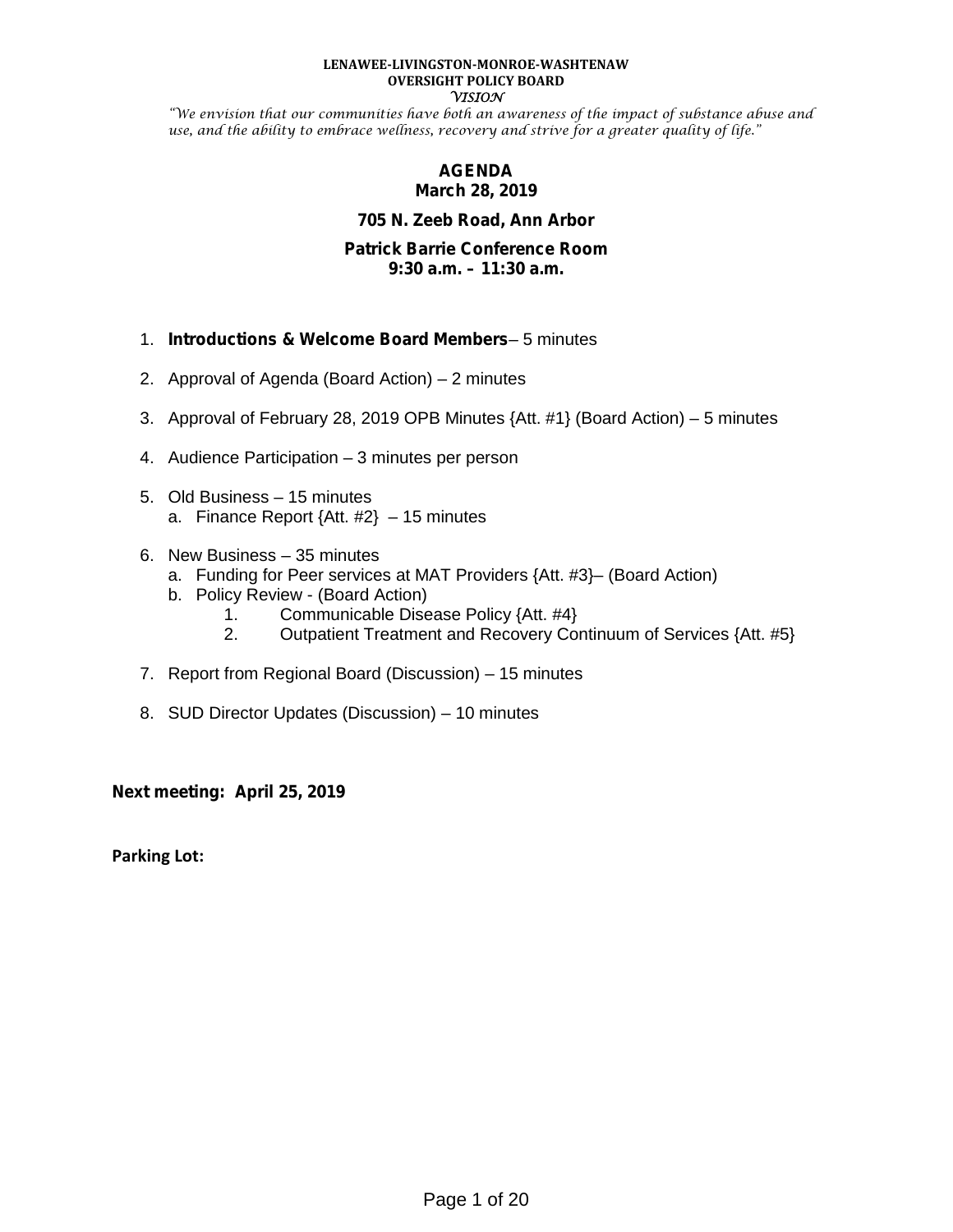# **LENAWEE-LIVINGSTON-MONROE-WASHTENAW OVERSIGHT POLICY BOARD February 28, 2019 meeting 705 N. Zeeb Road Ann Arbor, MI 48103**

- Members Present: Amy Fullerton (phone), David Oblak, William Green, Tom Waldecker, Kim Comerzan Mark Cochran, Blake LaFuente, John Lapham, Ralph Tillotson, Charles Coleman, Dave O'Dell
- Members Absent: Dianne McCormick, Monique Uzelac

Guests:

- Staff Present: Stephannie Weary, Marci Scalera, Suzanne Stolz, Amy Johnston (phone), Katie Postmus, Nicole Adelman, James Colaianne, Jackie **Bradley**
- D. Oblak called the meeting to order at 9:33 a.m.
- 1. Introductions
- 2. Approval of the agenda

# **Motion by R. Tillotson, supported by W. Green, to approve the agenda Motion carried**

3. Approval of the January 24, 2019 OPB Minutes

# **Motion by K. Comerzan, supported by M. Cochran, to approve the January 24, 2019 OPB Minutes Motion carried**

- 4. Audience Participation
	- l None
- 5. Old Business
	- a. Finance Report
		- S. Stolz presented. Discussion followed.
		- $\hat{I}$  S. Stolz, J. Colaianne and M. Scalera will be doing a deep analysis of SUD funding.

# **Motion by R. Tillotson, supported by C. Coleman, to accept the finance report Motion carried**

- 6. New Business
	- a. CCAR Training
		- OPB approved funding for a CCAR training last year. It will happen at the end of March.
	- b. Able Change Process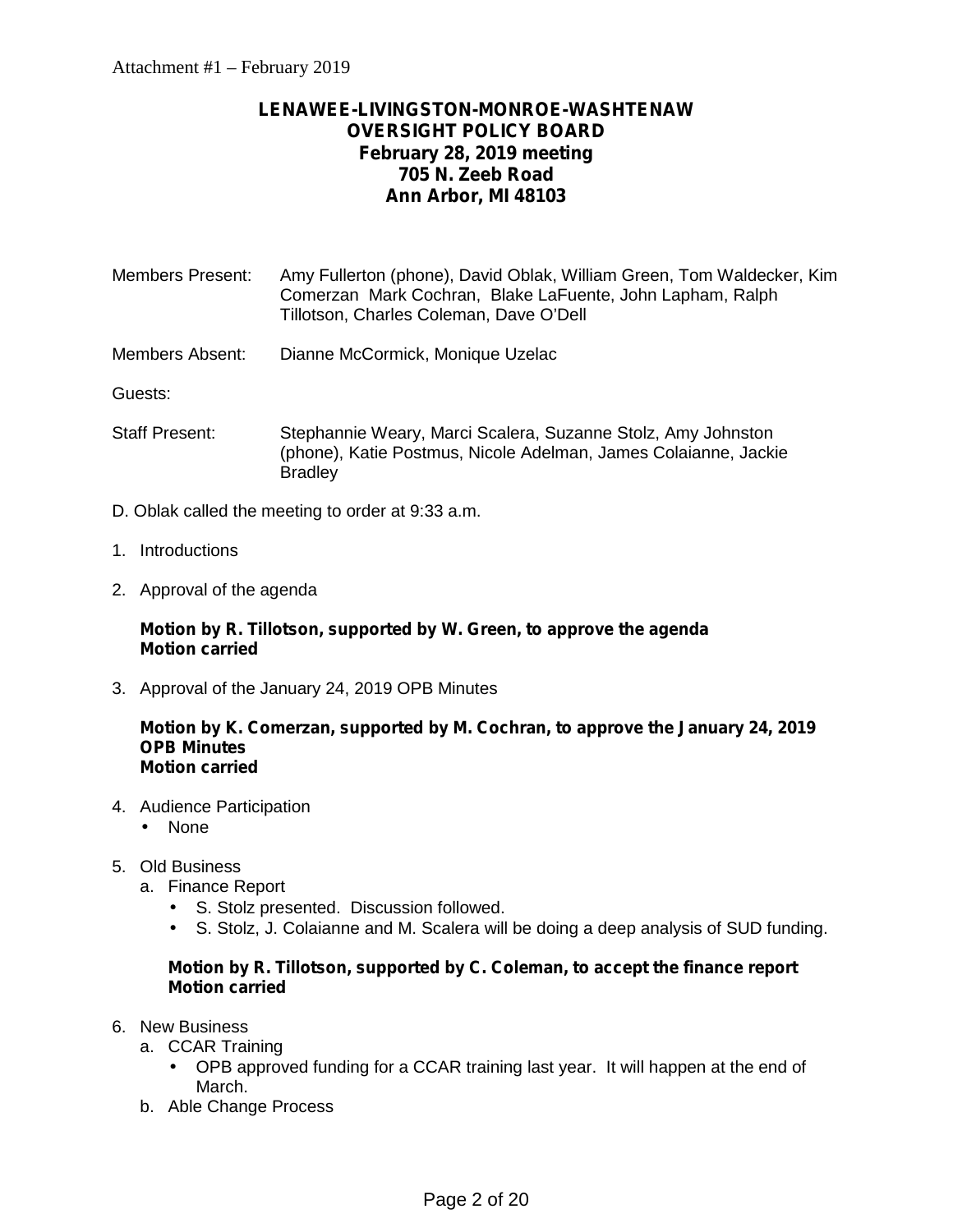- M. Scalera provided an overview of the recent Able Change summit, and the process that's taking place in Washtenaw.
- Is this something OPB would like to engage the region in?
- D. Oblak would like to see a regional initiative involving all 4 counties together.
- $\overline{C}$ . Coleman would like to give the Washtenaw effort time to show results, to learn from the experience and implement the successful elements.
- $\parallel$  M. Scalera suggested possibly reviewing each county separately, and then bringing the 4 counties together for discussion.
- A survey will also be considered, which will contribute to a town hall.
- c. Data Review
	- 1. Treatment Trends
		- OPB would like an asterisk (delineation) indicating what "Total admissions in xx county" means: residency, service took place in, etc.
	- 2. Narcan Saves report
		- OPB reviewed saves statistics for Narcan across the region.
- 7. Report from Regional Board
	- There was discussion of the 360-degree review of the CEO. The results should be ready by the middle of March.
	- There was also discussion of the regional finances.
- 8. SUD Director Updates
	- a. Grants and program implementation
		- SOR grants are up and running.
		- C. Coleman would like to do what we can to retain the grant coordinator positions, if the grant funding does end in the future. He'd like the PIHP to think outside of the box re: staffing.
		- The PIHP Leadership team is reviewing staffing, including the SUD and Clinical Director position, to determine staffing needs.
	- b. MDOC services status
		- It's not clear what's going to happen, but it seems that everyone will be required to manage the MDOC clients.
		- MIRep in Monroe: The state has put the money into the EGrAMS system.
		- K. Postmus reported on the Prevention team's plan to do another continuation year for the funding cycle. Initial cycle was FY18-19, would like to extend it through FY20. Prevention is also getting some funding requests to expand some programs that have been very successful.
- 9. Adjourn

# **Motion by T. Waldecker, supported by C. Coleman, to adjourn the meeting Motion carried**

Meeting adjourned at 11:17 a.m.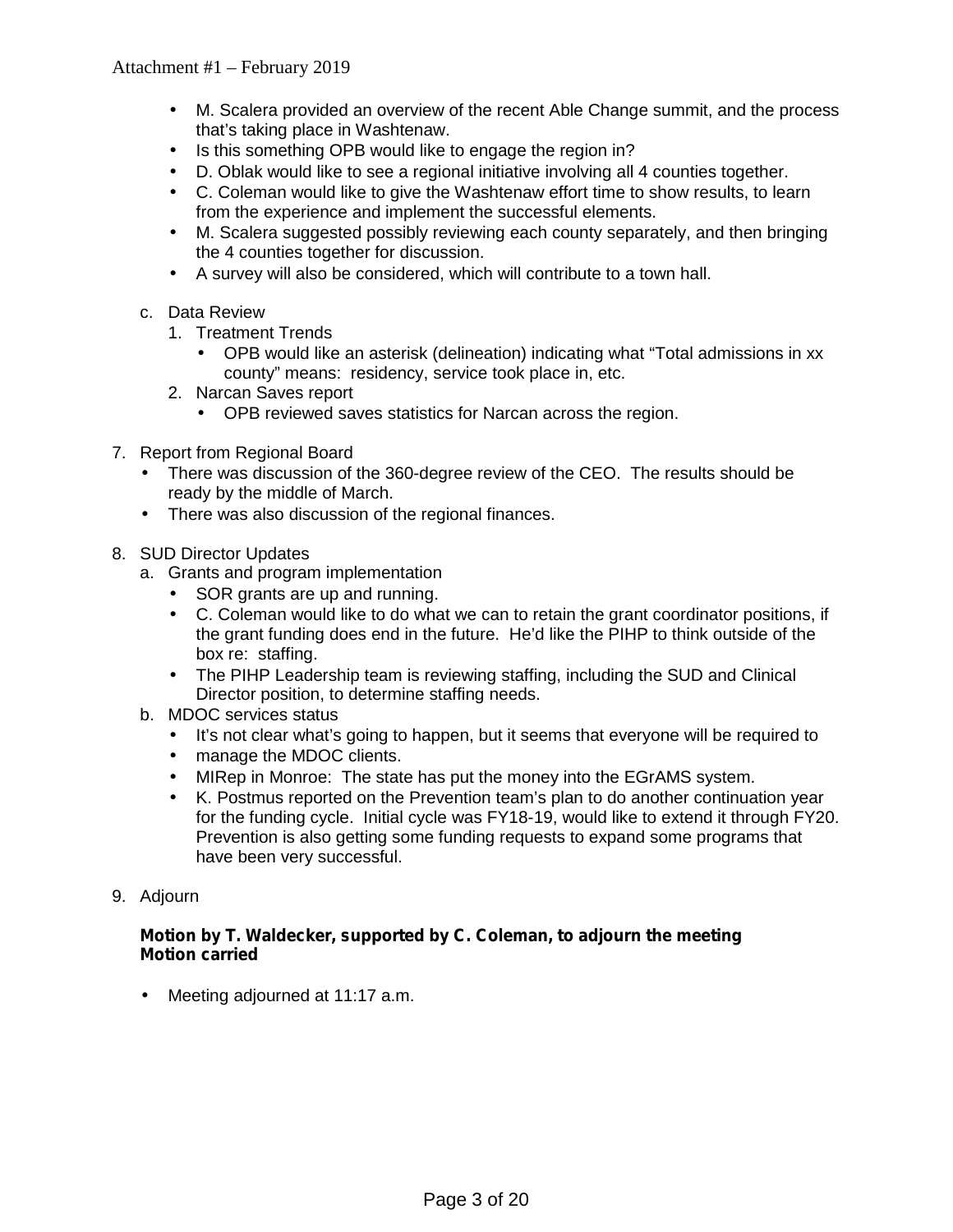#### Community Mental Health Partnership Of Southeast Michigan SUD SUMMARY OF REVENUE AND EXPENSE BY FUND January 2019 FY19

| <b>Summary Of Revenue &amp; Expense</b> |              |                         |      |                   |     |                       |           |     |                      |                 |                      |
|-----------------------------------------|--------------|-------------------------|------|-------------------|-----|-----------------------|-----------|-----|----------------------|-----------------|----------------------|
|                                         |              |                         |      |                   |     | <b>Funding Source</b> |           |     |                      |                 | <b>Total Funding</b> |
|                                         | Medicaid     | <b>Healthy Michigan</b> |      | SUD - Block Grant |     | SUD - SOR             | SUD - STR |     | <b>Gambling Prev</b> | SUD-COBO/PA2    | Sources              |
| <b>Revenues</b>                         |              |                         |      |                   |     |                       |           |     |                      |                 |                      |
| Funding From MDCH                       | 807,120      | 1,479,849               |      | 2,061,960         |     | 52,001                | 139,687   |     | 33,333               |                 | 4,573,950            |
| PA2/COBO Tax Funding Current Year       |              |                         |      |                   |     |                       |           |     |                      | 620,020         | 620,020              |
| PA2/COBO Reserve Utilization            |              |                         |      |                   |     |                       |           |     |                      | 521,477         | 521,477              |
| Other                                   |              |                         |      |                   |     |                       |           |     |                      |                 |                      |
| <b>Total Revenues</b>                   | 807,120      | \$<br>1,479,849         | \$   | 2,061,960         | \$. | 52,001                | 139,687   | \$  | 33,333               | \$<br>1,141,497 | 5,715,447            |
| <b>Expenses</b>                         |              |                         |      |                   |     |                       |           |     |                      |                 |                      |
| Funding for County SUD Programs         |              |                         |      |                   |     |                       |           |     |                      |                 |                      |
| <b>CMHPSM</b>                           |              |                         |      |                   |     | 52,001                | 151,611   |     | 22,530               |                 | 226,142              |
| Lenawee                                 | 152,158      | 293,448                 |      | 153,763           |     |                       |           |     |                      | 83,809          | 683,179              |
| Livingston                              | 100,297      | 234,038                 |      | 300,785           |     |                       |           |     |                      | 173,223         | 808,343              |
| Monroe                                  | 91,237       | 211,796                 |      | 304,871           |     |                       |           |     |                      | 105,272         | 713,175              |
| Washtenaw                               | 367,615      | 892,265                 |      | 543,701           |     |                       |           |     |                      | 310,037         | 2,113,618            |
| <b>Total SUD Expenses</b>               | 711,307      | 1,631,548               |      | 1,303,120         |     | 52,001                | 151,611   | \$  | 22,530               | \$<br>672,341   | \$<br>4,544,457      |
| Administrative Cost Allocation          | 37,847       | 86,809                  |      | 87,454            |     |                       | 8,187     |     | 1,217                | $\sim$          | \$<br>221,513        |
|                                         |              |                         |      |                   |     |                       |           |     |                      |                 |                      |
| <b>Total Expenses</b>                   | 749,154      | \$<br>1,718,356         | - \$ | 1,390,574         | \$. | 52,001                | 159,798   | -\$ | 23,747               | \$<br>672,341   | \$<br>4,765,971      |
|                                         |              |                         |      |                   |     |                       |           |     |                      |                 |                      |
| Revenues Over/(Under) Expenses          | \$<br>57,966 | \$<br>(238, 508)        | \$   | 671,386           | \$  |                       | (20, 111) | \$  | 9,586                | \$<br>469,156   | \$<br>949,476        |

| Current fiscal year utilization of PA2 | Revenues  | <b>Expenditures</b> | Revenues<br>Over/(Under)<br>Expenses |
|----------------------------------------|-----------|---------------------|--------------------------------------|
| PA2 by County                          |           |                     |                                      |
| Lenawee                                | 91.504    | 83,809              | 7,695                                |
| Livingston                             | 275,595   | 173,223             | 102,372                              |
| Monroe                                 | 201,705   | 105,272             | 96,433                               |
| Washtenaw                              | 572,693   | 310,037             | 262,656                              |
| Totals                                 | 1.141.497 | 672.341             | 469,156                              |

|                 | FY 19 Beainning | <b>FY19 Projected</b> | <b>FY20 Projected</b> | <b>FY20 Projected</b> |
|-----------------|-----------------|-----------------------|-----------------------|-----------------------|
| Unallocated PA2 | Balance         | <b>Utilization</b>    | <b>Utilization</b>    | <b>Ending Balance</b> |
| Lenawee         | 924.325         | (222, 723)            | (222, 723)            | 478.878               |
| Livingston      | 3.039.734       | (613, 133)            | (613, 133)            | 1,813,468             |
| Monroe          | 522.226         | (164.037)             | (164.037)             | 194,152               |
| Washtenaw       | 2.730.440       | (598.506)             | (598.506)             | 1.533.429             |
| Total           | 7.216.725       | (1,598,399)           | (1,598,399)<br>\$.    | 4,019,927             |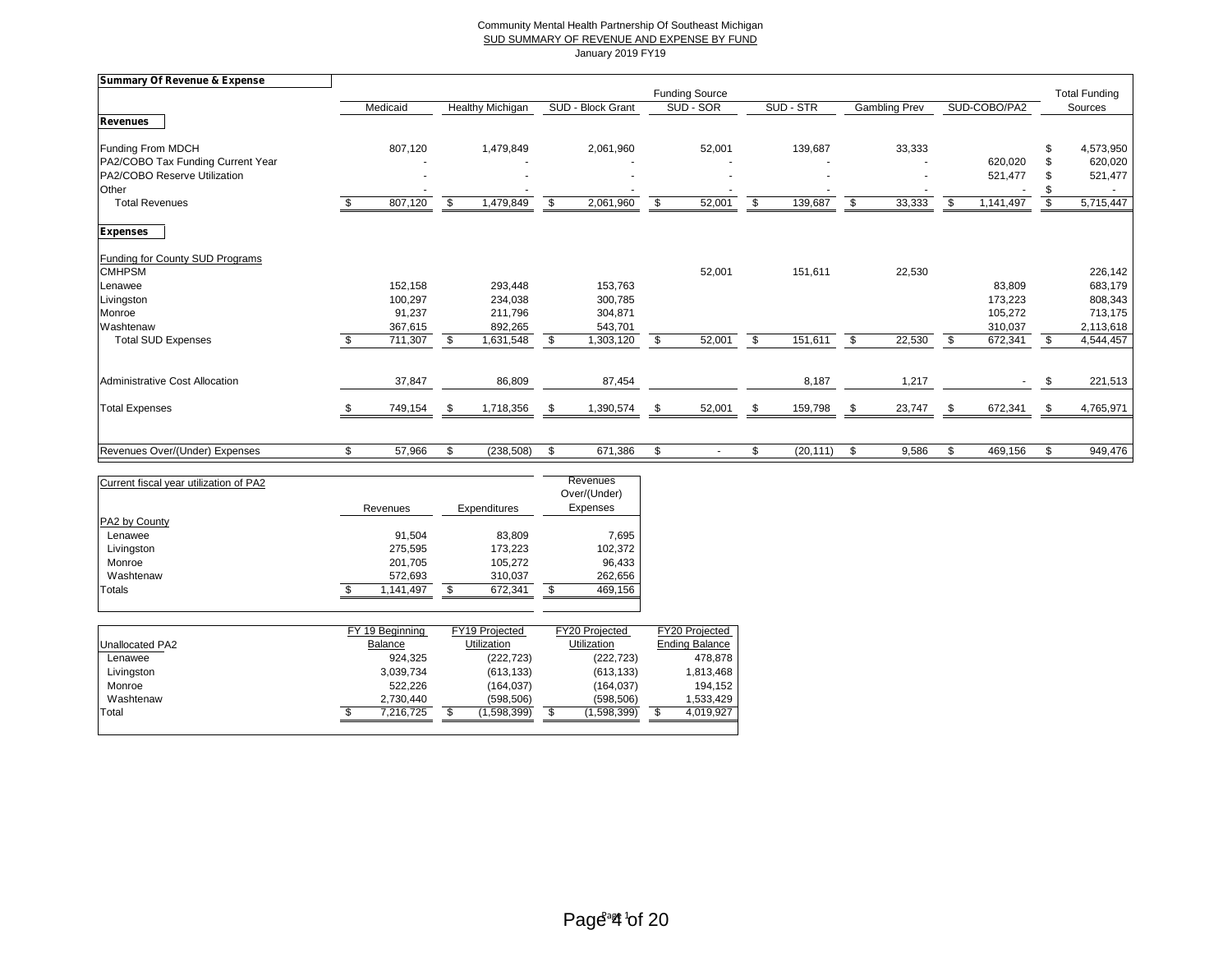# **CMHPSM SUD OVERSIGHT POLICY BOARD**

# **ACTION REQUEST**

**Board Meeting Date:** March 28, 2019

**Action Requested**: Approve PA2 Funding for Peer services at Medication Assisted Treatment provider agencies.

**Background:** Peer services have been crucial for building recovery paths and supports for persons served in our provider network. All providers have incorporated peer recovery coaches in their programs and their services are funded through staffing grants or fee for service through the various funding streams available to the CMHPSM. However, we have identified a gap in provision of peer services at our contracted Methadone clinics. These clinics have been expanding their MAT services beyond traditional methadone and provide other medication treatments as well. Emphasis on Peers in MAT clinics is a focus of the SOR and STR grants, but funding for all MAT programs is limited and we have focused on using these funds at our primary care clinics. Our region has methadone clinics within our boundaries– Passion of Mind in Monroe; Ann Arbor Treatment Clinic in Western Washtenaw, and Therapeutics soon to open in Eastern Washtenaw. We also have Victory Clinic in Jackson serving Lenawee county clients and Therapeutics in Wixom, serving Livingston County.

Given the expanding opiate epidemic, we are proposing to offer funding for peer services specifically at these clinics using a staffing grant of \$37,856 per program. This would cover a 1.0 FTE peer at \$13.00/hour plus fringes (40% estimate). The peer must be trained and hold a CCAR certificate, MCBAP peer certification or MDHHS certified recovery coach credential. Additional training will be offered through the state on working with individuals receiving MAT services. The maximum investment would be \$189,280.

**Connection to PIHP/MDCH Contract, Regional Strategic Plan or Shared Governance Model:**

**Improving capacity for consumers in the region**

# **Recommendation**:

Approval of funding opportunity for peer services at designated MAT clinics.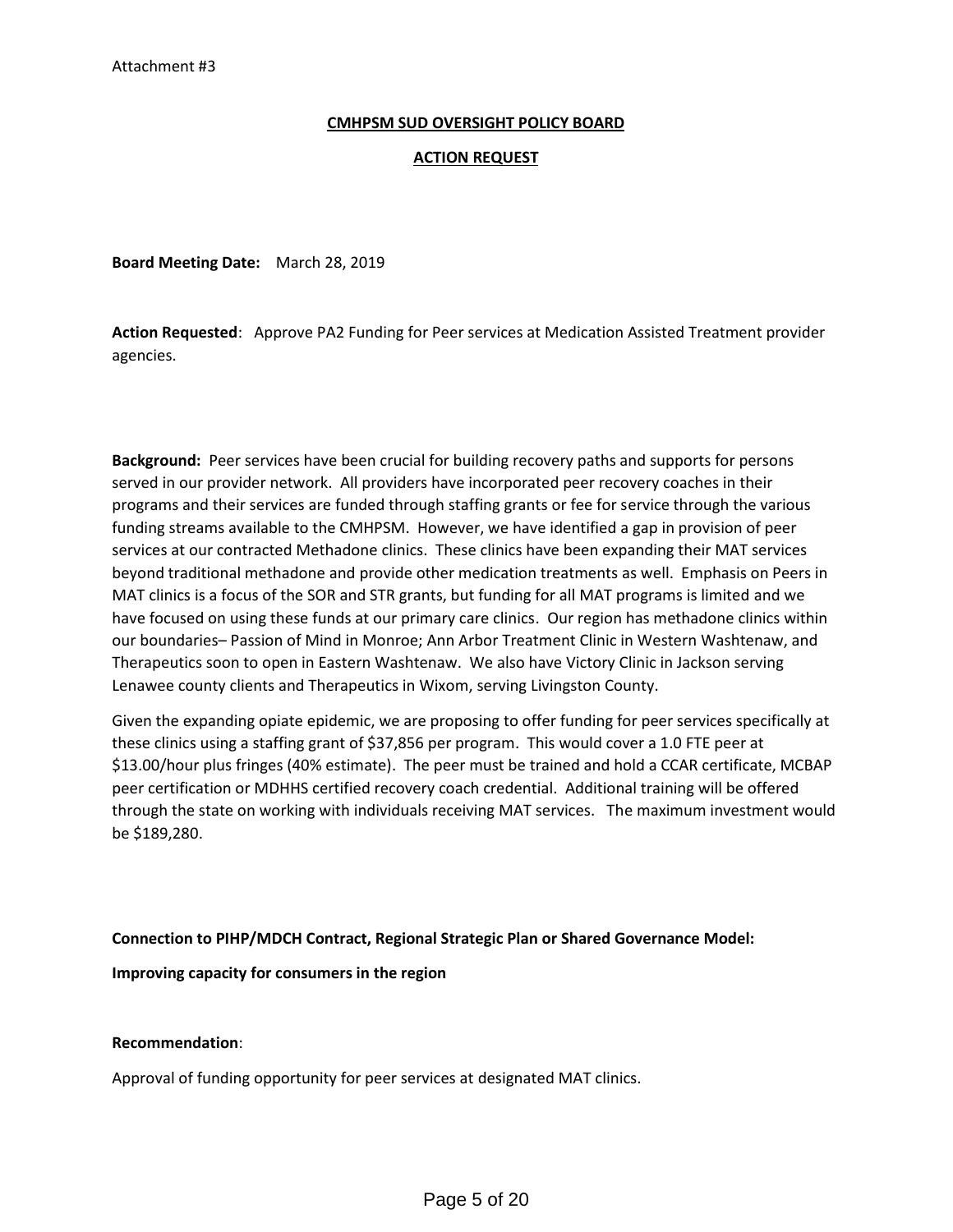| <b>Community Mental Health Partnership of</b><br><b>Southeast Michigan/PIHP</b> | <b>Policy</b>                        |
|---------------------------------------------------------------------------------|--------------------------------------|
|                                                                                 | <b>Communicable Disease Policy</b>   |
| Department: Substance Use Disorder                                              | <b>Local Policy Number (if used)</b> |
| <b>Services</b>                                                                 |                                      |
| Author: Marci Scalera                                                           |                                      |
| <b>Oversight Policy Board Review/Approval:</b>                                  |                                      |
| 3/28/2019                                                                       | <b>Implementation Date</b>           |
| <b>Regional Operations Committee</b>                                            | 10/1/2016                            |
| <b>Approval Date</b>                                                            |                                      |
| 9/14/2016                                                                       |                                      |

#### **I. PURPOSE**

This policy establishes the responsibilities of substance abuse providers in addressing communicable diseases in the populations being served within the Community Mental Health Partnership of Southeast Michigan (CMHPSM) jurisdiction. The policy recognizes the primary purpose of communicable disease efforts is to prevent the spread of infection among substance using populations. This policy requires that providers of services to individuals with substance use disorders have adequate training and resources to ensure proper screening and referral for persons with potential risk of having a communicable disease.

# **II. REVISION HISTORY**

| <b>DATE</b> | REV. NO. | <b>MODIFICATION</b>      |
|-------------|----------|--------------------------|
| 6/2010      |          | Original document        |
| 2/2012      | 0. ا     | Language changes/updates |
| 9/8/16      | 2.0      | Language changes/updates |
| 3/2019      |          | Language changes/updates |
|             |          |                          |

## **III. APPLICATION**

This policy applies to all CMHPSM network treatment providers of substance abuse and co-occurring disorders services.

## **IV. POLICY**

This policy establishes that all individuals with substance use disorders at risk for and/or living with Human Immunodeficiency Virus (HIV)/Acquired Immune Deficiency Syndrome (AIDS), sexually transmitted diseases (STDs), tuberculosis (TB), Hepatitis C (HEP C) and other communicable disease will have the opportunity for access to culturally sensitive and appropriate substance abuse prevention and treatment services to address their multiple needs in a respectful and dignified manner

Given the causal relationship between HIV/AIDS, hepatitis, other communicable diseases (CDs), substance abuse and the importance of recognizing the role of CD assessment in the development of substance abuse treatment plans for individuals, a comprehensive approach is the most effective strategy for preventing infections in the drug using populations and their communities.

Communicable Disease Page 1 of 4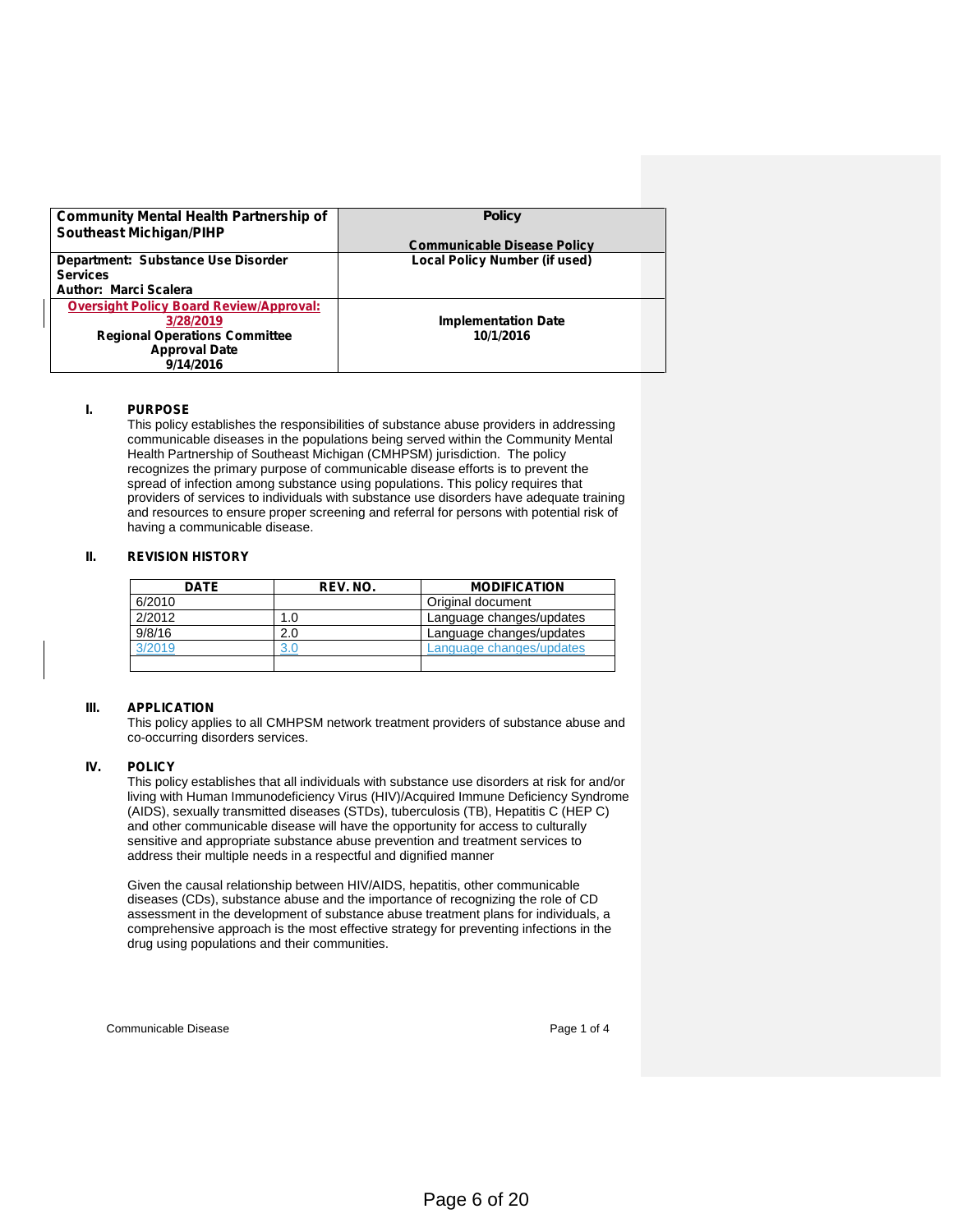The CMHPSM must assure persons with substance use disorders (SUDs) who are atrisk for and/or living with HIV/AIDS, sexually transmitted diseases/infections (STD/Is), tuberculosis (TB), hepatitis C (Hep C) or other CDs have access to culturally sensitive and appropriate substance abuse prevention and treatment to address their multiple needs in a respectful and dignified manner.

## **V. DEFINITIONS**

High Risk Population: Communicable disease priority populations include all clients with a history of IDU and pregnant women presenting for treatment. Additionally, women, African Americans, and other communities of color are considered high risk.

#### **VI. RESPONSIBILITIES**

The CMHPSM is responsible for the monitoring and oversight of the contracted substance abuse provider network in assessing for communicable diseases and referring their clients for testing and treatment where appropriate.

The substance abuse provider network is responsible for meeting or exceeding the standards set forth by the CMHPSM in the assessment of communicable diseases and referral for appropriate testing and treatment, and for ensuring that all substance abuse staff is properly trained in communicable diseases. Documentation of training and required updates are the responsibility of the provider and must be available upon request.

#### **VII. STANDARDS**

This policy establishes the standards that licensed substance abuse provider staff have a basic knowledge of HIV/AIDS, TB, hepatitis, STDs and their relationship to substance abuse.

**Level 1** requirement - At a minimum, **all** substance abuse program staff should have basic knowledge regarding communicable diseases, including:

- HIV/AIDS, TB, Hepatitis (especially A, B, and C) and STDs as they related to the agency target population;
- Modes of transmission (risk factors, myths and facts, etc.);
- Linkage between substance abuse and these communicable diseases;
- Overview of treatment possibilities; and
- Local resources available for further information / screening.

Level 1 requirement may be adequately covered in a two-hour session, with update trainings every two years, and may be provided by agency staff that has completed Level 2 training.

Level 1 training is available electronically at https://www.improvingmipractices.org/ located in the SUD training section.

Level 2 requirements – All clinicians serving clients in a treatment setting may have an expanded level of training on HIV/AIDS, TB, Hepatitis and STD.

The Level 2 training requirements could be adequately covered in a three-hour session, with two-hour update trainings every two years. This level of training would require a

Communicable Disease Page 2 of 4

#### **Deleted:** <#>Expanded basics of HIV/AIDS, TB, and Hepatitis C:¶ <#>Statistics (statewide and local geographic area, modes of transmission, how to interpret).¶ <#>HIV/AIDS, TB and Hepatitis C (what they are, cause, definition, types).¶ <#>Stages/phases of HIVIAIDS and Hepatitis infection (immune response and viral load, impact on other body organs, co-factors, signs and symptoms of related disease, including those specific to women and children, related infections and cancers).¶ <#>Factors for assessing risk and willingness and/or ability for client behavior change (ways to eliminate/reduce risk; infection control).¶ ¶<#>Treatment options/possibilities (anti-retroviral, prophylaxis, anti-invectives, immune modulators, clinical trials, nutrition, complementary/alternative treatments, impact of substance use on medication/treatment effectiveness).¶ ¶<br><#>Testing:¶<br><#>HIV Antibody testing (philosophy, goals, legal requirements, benefits/ risks, types (i.e. serum, OraSure), laboratory tests used, limitations, overview of testing processes).¶ <#>Hepatitis testing and vaccines.¶ <#>TB testing and treatment.¶ <#>Options for STD screening/testing.¶ ¶<#>Overview of psychosocial Issues:¶ <#>Psychosocial Framework (issues for people with HIV/AIDS).¶

**Deleted:** setting are required to **Deleted:** and include:

<#>Overview of Psychological Issues (social isolation, alteration in quality of life, self-esteem, intensity of emotion, control, denial, financial and employment issues).¶

¶<#>Professional Challenges (discussion on what some key issues may be for clinicians in a substance abuse treatment program, conceptions, attitudes/values, etc.).¶

¶<#>Confidentiality, especially for HIV/AIDS (felony, partner notification, testing, reporting, ADA, HIPPA).¶

¶<#>Resources (local, state, federal).¶

**Deleted:** above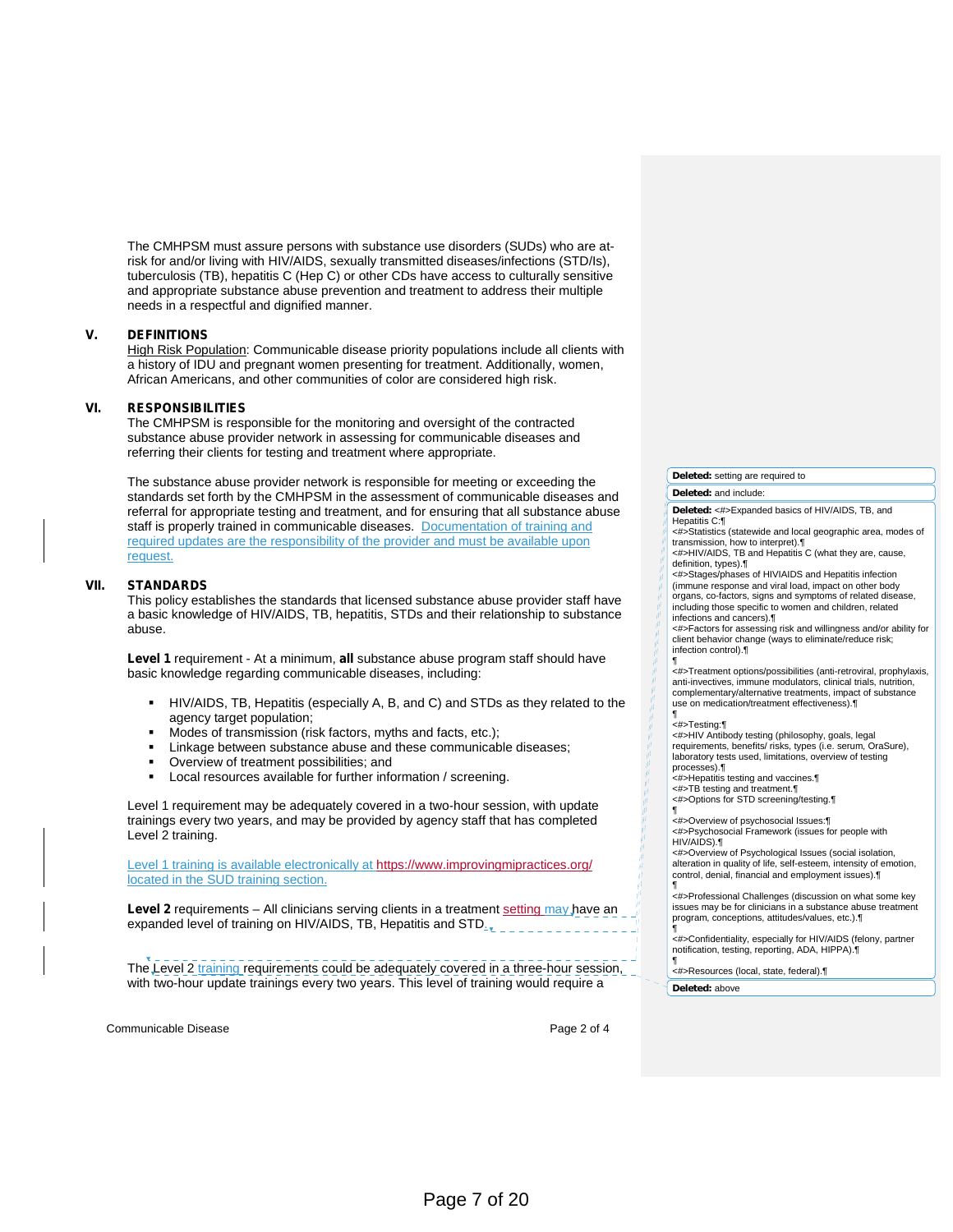more advanced level of expertise for the trainer, which could be achieved through the MDHHS, HAPIS, and HIV Specialist training certification process. Providers requesting level 2 training must contact CMHPSM for assistance. Services:

1. All persons receiving SUD services who are infected by mycobacterium tuberculosis must be referred for appropriate medical evaluation and treatment. The CMHPSMs responsibility extends to ensuring that the agency to which the  $\mathbf{\bar{r}}$ client is referred to, has the capacity to provide these medical services or to make these services available, based on the individual's ability to pay. If no such agency can be identified locally (within reasonable distance), the CMHPSM must notify MDHHS/OROSC.

- 2. All clients entering residential treatment and residential detoxification must be tested for TB upon admission. With respect to individuals who exhibit symptoms of active TB, policies and procedures must be in place to avoid a potential spread of the disease. These policies and procedures must be consistent with the Centers for Disease Control (CDC) guidelines and/or communicable disease best practice.
- 3. All pregnant women presenting for treatment must have access to STD and HIV testing.
- 4. Each provider is required to assure that all SUD clients entering treatment have been appropriately screened for risk of HIV/AIDS, STD/Is, TB and hepatitis, and that they are provided basic information about risk.
- 5. For those individuals entering SUD treatment identified with high-risk behaviors, additional information about the resources available, and referral to testing and treatment must be made available.

#### Financial and Reporting Requirements:

For the required services set forth in policy set forth by MDHHS/OROSC, there are no separate financial or reporting requirements.

If a CMHPSM chooses to utilize state funds to provide communicable disease services beyond the scope of this policy:

- 1. The CMHPSM designated provider must ensure that individuals are persons with SUD
- 2. The Communicable Disease Provider Information Plan must be completed within at the beginning of each fiscal year in conjunction with the CMHPSM Action Plan submission where applicable.
- 3. The Communicable Disease Provider Information Report must be completed within sixty (60) days following the end of a fiscal year and submitted to MDHHS.
- 4. The CMHPSM designated provider must submit data to the HIV Event System (HES) for Health Education/Risk Reduction Informational Sessions and Single Session Skills Building Workgroups, as well as HIV Counseling, Testing and Referral Services (CTRS), consistent with MDHHS HIV/AIDS Prevention and Intervention Section (HAPIS) data collection methods.

#### VIII. **EXHIBITS**

None

## **IX. REFERENCES**

Communicable Disease Page 3 of 4

**Deleted:** Targeted and focused training on one or two specific topics from the above list may be appropriate based on need identified within a region or specific agency, once basic level of training has been achieved.

**Deleted:** ¶ ¶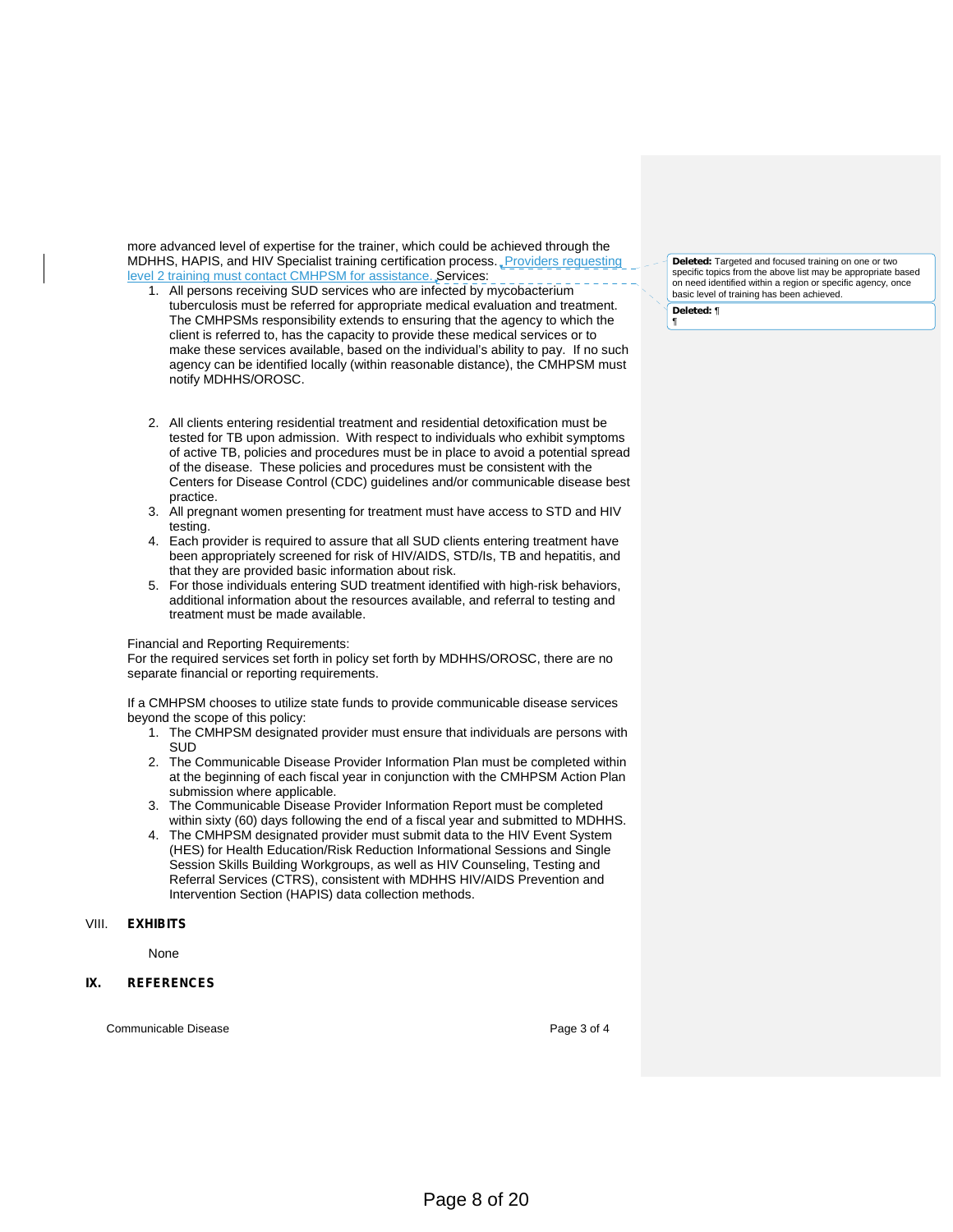| Reference:                                                           | Check<br>if<br>applies: | <b>Standard Numbers:</b> |
|----------------------------------------------------------------------|-------------------------|--------------------------|
| 42 CFR Parts 400 et al. (Balanced Budget)<br>Act)                    |                         |                          |
| 45 CFR Parts 160 & 164 (HIPAA)                                       | X                       |                          |
| 42 CFR Part 2 (Substance Abuse)                                      | X                       |                          |
| Michigan Mental Health Code Act 258 of 1974                          |                         |                          |
| The Joint Commission - Behavioral Health<br><b>Standards</b>         |                         |                          |
| Michigan Department of Community Health<br>(MDHHS) Medicaid Contract | X                       |                          |
| <b>MDHHS Substance Abuse Contract</b>                                | X                       |                          |
| Michigan Medicaid Provider Manual                                    | X                       |                          |
| <b>PIHP Policy Review Schedule</b>                                   |                         |                          |
| Policy Tracking Form                                                 |                         |                          |
|                                                                      |                         |                          |

**Center for Substance Abuse Treatment. (Reprinted 2000).** *Substance Abuse Treatment for Persons with HIV/AIDS,* Treatment Improvement Protocol (TIP) Series 37. U.S. Department of Health and Human Services, Substance Abuse and Mental Health Services Administration. Rockville, MD.

**Center for Substance Abuse Treatment. (Reprinted 1995).** *Screening for Infectious Disease Among Substance Abusers,* Treatment Improvement Protocol (TIP) Series 6, U.S. Department of Health and Human Services, Substance Abuse and Mental Health Services Administration. Rockville, MD.

Communicable Disease **Page 4 of 4**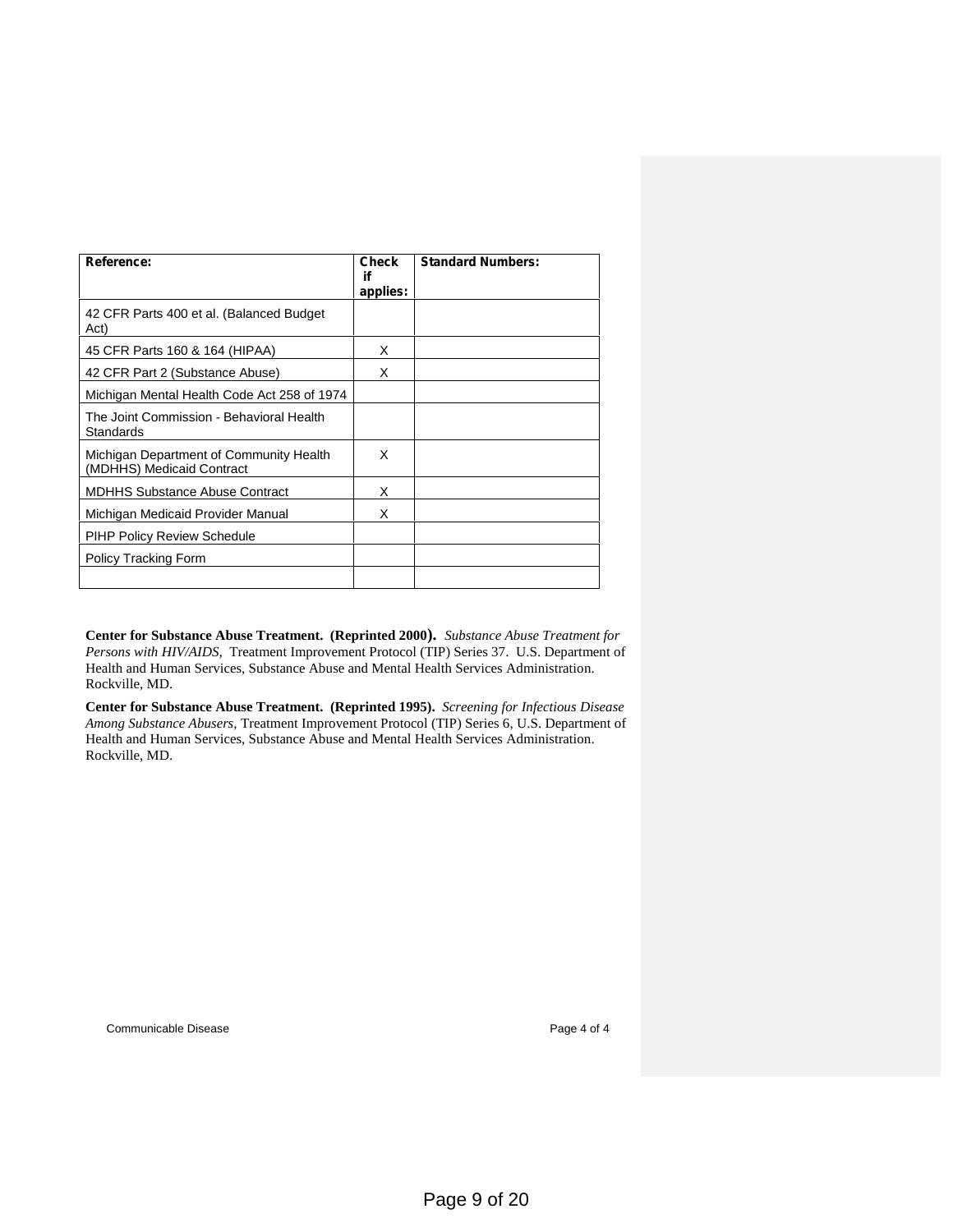| <b>Community Mental Health Partnership of</b><br><b>Southeast Michigan/PIHP</b>       | <b>Policy</b><br><b>Outpatient Treatment and Recovery Continuum of</b><br><b>Services</b> |
|---------------------------------------------------------------------------------------|-------------------------------------------------------------------------------------------|
| Department: Substance Use Disorder<br><b>Services</b><br><b>Author: Marci Scalera</b> | Local Policy Number (if used)                                                             |
| <b>Oversight Policy Board Approval</b>                                                |                                                                                           |
| 3/28/2019                                                                             | <b>Implementation Date</b><br>10/1/2016                                                   |
| <b>Regional Operations Committee</b><br><b>Approval Date</b><br>9/14/2016             |                                                                                           |

## **I. PURPOSE**

The purpose of this policy is to establish the requirements for outpatient and recovery services that endorse use of American Society of Addiction Medicine (ASAM) Level of Care (LOC) criteria and to ensure that services are individualized and culturally, age and gender appropriate.

## **II. REVISION HISTORY**

| <b>DATE</b> | REV. NO. | <b>MODIFICATION</b> |
|-------------|----------|---------------------|
| March 2012  |          |                     |
| 8/30/16     |          | Language updates    |
| 3/28/2010   |          | Language updates    |
|             |          |                     |

## **III. APPLICATION**

This policy applies to all staff, students, volunteers, and contractual organizations receiving any funding directly or sub-contractually, within the provider network of the Community Mental Health Partnership of Southeast Michigan (CMHPSM).

## **IV. DEFINITIONS**

American Society of Addiction Medicine (ASAM): The national standard used for determining level of care needs for individuals with substance use disorders.

Community Mental Health Partnership Of Southeast Michigan (CMHPSM): The Regional Entity that serves as the PIHP for Lenawee, Livingston, Monroe and Washtenaw for mental health, developmental disabilities, and substance use disorder services.

Community Mental Health Services Program (CMHSP): A program operated under chapter 2 of the Mental Health Code as a county community mental health agency, a community mental health authority, or a community mental health organization.

Regional Entity: The entity established under section 204b of the Michigan Mental Health Code to provide specialty services and supports.

Outpatient Treatment and Recovery Continuum of Services Page **1** of **11**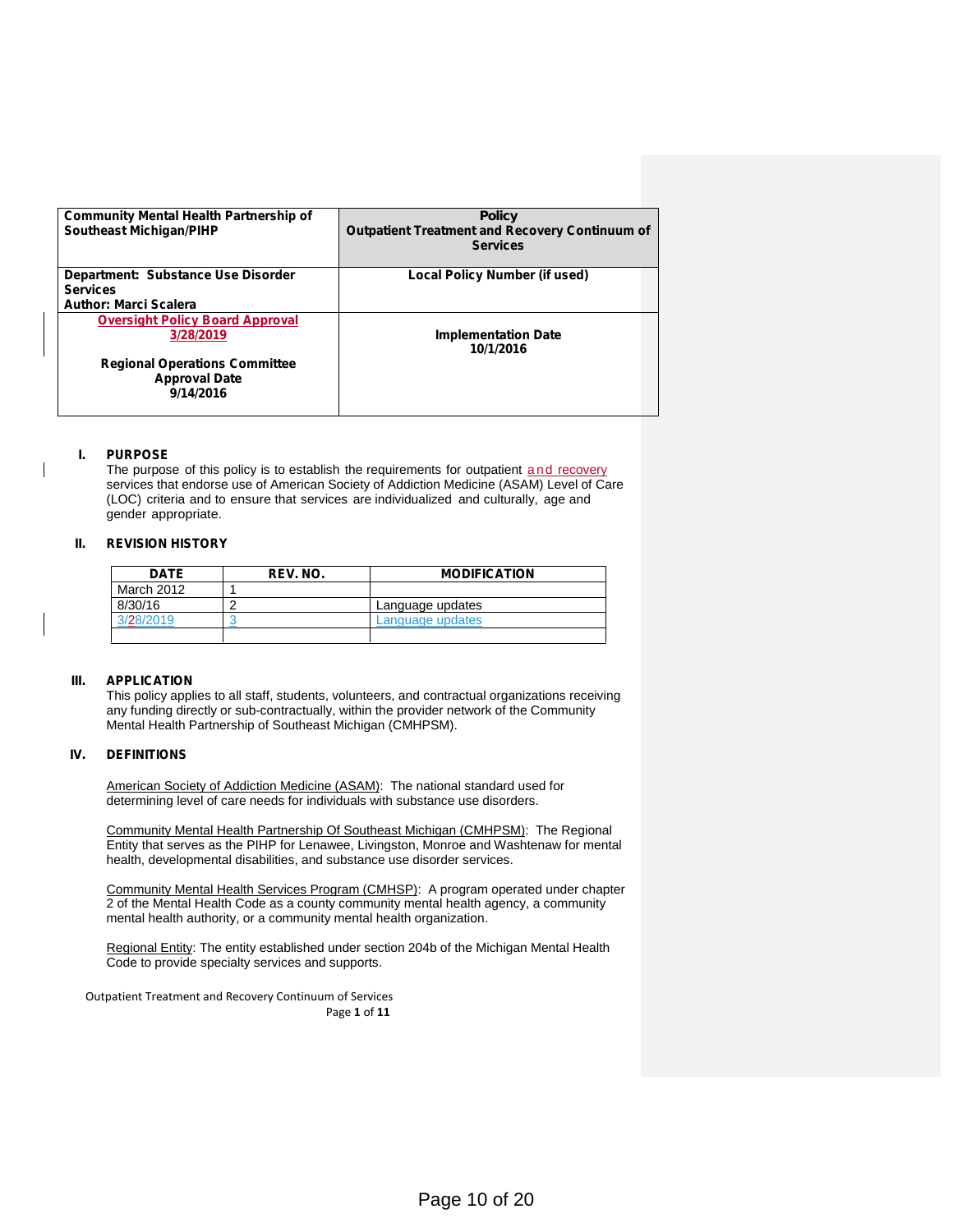Bundled Services: An approach to treatment that ties multiple covered services together and provides them in a single treatment setting. Specific activities are not differentiated in billing or reimbursement.

Counseling: An interpersonal helping relationship that begins with the client exploring the way they think, how they feel and what they do, for the purpose of enhancing their life. The counselor helps the client to set the goals that pave the way for positive change to occur.

Individual Counseling - face-to-face intervention for the purpose of goal setting and achievement, and skill building. This is distinct from treatment planning, as this may be goals and achievements identified in case management or through peer based services.

Individual Treatment Planning - direct and active client involvement in establishing the goals and expectations for treatment to ensure the appropriateness of the current LOC, to ensure true and realistic needs are being addressed, and to increase the client's motivation to participate in treatment. Treatment planning requires an understanding that each client is unique and each treatment plan must be developed based on the individual needs, goals, desires, and strengths of each client and be specific to the diagnostic impression and assessment.

Interactive Education (didactic): Refers to services that are designed or intended to teach information about addiction and/or recovery skills.

Medical Necessity: Treatment that is reasonable, necessary and appropriate based on individualized treatment planning and evidence-based clinical standards.

Psychotherapy (therapy): The assessment, diagnosis, or treatment of mental, emotional, or behavioral disorders, conditions, addictions, or other bio-psychosocial problems and may include the involvement of the intrapsychic, intrapersonal, or psychosocial dynamics of individuals (from Social Work Administrative Rules).

Recovery: A voluntarily maintained lifestyle comprised of sobriety, personal health and socially responsible living.

Recovery Planning - purpose is to highlight and organize a person's goals, strengths, and capacities and to determine what barriers need to be removed or problems resolved to help a person achieve their goals. This should include an asset and strength-based assessment of the client.

Recovery Support and Preparation - services designed to support and promote recovery through development of knowledge and skills necessary for an individual's recovery. Substance Use Disorder: A term inclusive of substance abuse and dependence that also encompasses problematic use of substances that does not meet the criteria for substance abuse or dependence.

Unbundled Services: An approach to treatment that seeks to provide the appropriate service or combination of specific services to match the needs of a client. Billing and reimbursement is specific to the service provided.

## **V. POLICY**

Outpatient Treatment and Recovery Continuum of Services Page **2** of **11**

**Deleted:** ¶ ¶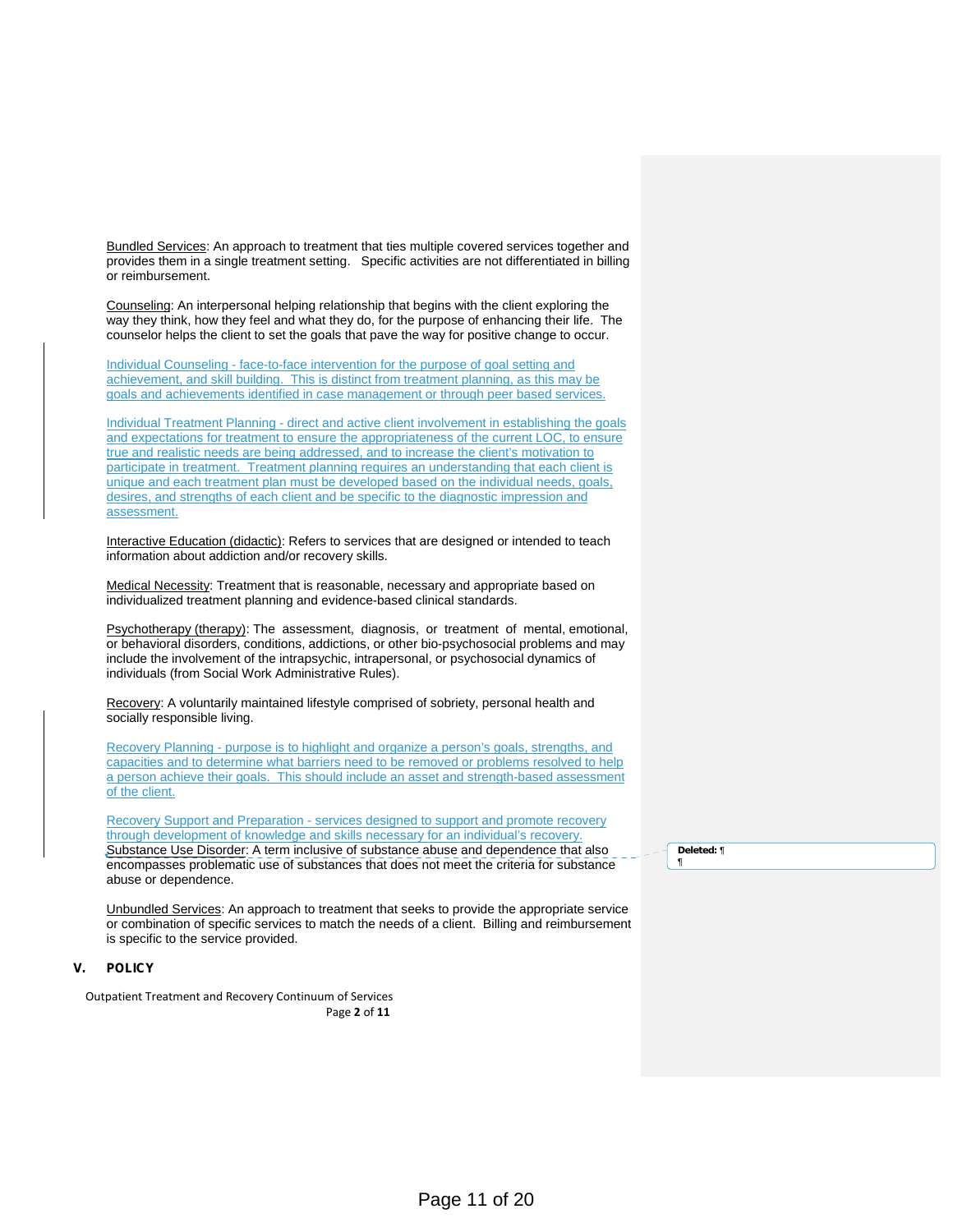This policy establishes that outpatient treatment and recovery services include a wide variety of covered services with the expectation that authorizations for these services are individualized to the needs of the client.

## **VI. STANDARDS**

Throughout the outpatient LOC, assessment, treatment plan and recovery support preparations are required as they must be included in the authorized treatment services. As a client's needs change, the frequency and/or duration of services may be increased or decreased as medically necessary. The ASAM levels correspond with planned hours of services, in a group and/or individual setting during a week and as scheduled with the client.

Historically, services have been described as follows:

Outpatient- treatment that may be offered in a variety of settings, but often takes place in an office-type setting. Can include group and/or individual therapy services.

Intensive Outpatient- treatment that often takes place in an office-type setting, but can be offered in other settings, and consists of a minimum of nine hours, maximum of 19 hours of services per week. Services include individual, group and interactive education (didactic) type services.

Enhanced Outpatient- similar to intensive outpatient service because it also offers expanded hours per week, but with a greater emphasis on individualized treatment to meet the client's needs.

Ambulatory Detoxification (Withdrawal Management) - detoxification that does not take place in a continuously monitored program/setting.

ASAM levels of care describe the need for treatment from the perspective of weekly service intensity based on the needs of the client. The identification of these needs is intended to drive service selection and authorization for care. The determination of service intensity, within outpatient services, is based on the client's ASAM LOC determination; not the designation of the provider program as being early intervention, outpatient, intensive outpatient, or partial hospitalization. For purposes of treatment episode data set (TEDS) admission reporting, LOC may be established on the basis of the authorization for service rather than service participation. service intensity, within outpatient services, is based on the client's ASAM LOC<br>determination; not the designation of the provider program as being early intervention,<br>outpatient, intensive outpatient, or partial hospital

Requirements:<br>All CMHPSM providers (Core/general providers) must have the capacity to provide or determination; not the designation of the provider program as being early intervention,<br>
outpatient, intensive outpatient, or partial hospitalization. For purposes of treatment<br>
episode data set (TEDS) admission reporting, of intensity. Outpatient care is defined as treatment services that are provided in a setting that does not require the client to have an overnight stay at a facility as part of the treatment service but involves regularly scheduled sessions. Outpatient treatment is an organized, non-residential treatment service or an office practice with clinicians educated/trained in providing professionally directed alcohol and other drug treatment. The treatment occurs in regularly scheduled sessions, usually totaling fewer than nine contact hours per week, but

Outpatient Treatment and Recovery Continuum of Services Page **3** of **11** **Deleted:** Throughout the outpatient level of care (LOC), assessment, treatment plan and recovery, support preparations are required as they must be included in the authorized treatment services. As a client's needs change, the frequency and/or duration of services may be increased or decreased as medically necessary. The ASAM levels correspond with planned hours of services, in a group and/or individual setting during a week and as scheduled with the client.

**Deleted:** Outpatient treatment includes a wide variety of covered services with the expectation that authorizations for these services are individualized to the needs of the client.

**Formatted:** Font: (Default) +Body (Calibri), Not Expanded by / Condensed by

**Deleted:** The frequency and duration of outpatient treatment services are expected to be guided by the ASAM LOC and are referred to as follows:¶

¶ **ASAM Level 0.5 Early Intervention** - These services are not differentiated by the number of hours received during a week. The amount and type of services provided are based on individual needs including consideration of both the client's motivation to change and other risk factors that may be present.¶

¶ **ASAM Level I.0 Outpatient-** Services are less than nine hours during a week.¶

¶ **ASAM Level I-D Ambulatory Detoxification (Withdrawal Management) Without Extended On-Site Monitoring**¶ Services are not established by hours but are set up to effectively monitor/educate an individual going through the detoxification process. Medical monitoring is at a minimum.¶

¶ **ASAM Level II.1 Intensive Outpatient** - Services 9-19 hours in a week. The services are provided at least three days a week to fulfill the minimum nine-hour commitment.¶

¶ **ASAM Level II-D Ambulatory Detoxification (Withdrawal Management) With Extended On-Site Monitoring-**Services are not established by hours but must be sufficient to effectively monitor/educate an individual going through the detoxification process. Medical monitoring is more routine to determine impact of withdrawal.¶

¶ **ASAM Level II.5 Partial Hospitalization** - Services that are provided 20 or more hours in a week.(Hospitalization is used as a descriptor by ASAM. It is not meant to indicate that the service must take place in a hospital setting.)¶

**Moved (insertion) [2]**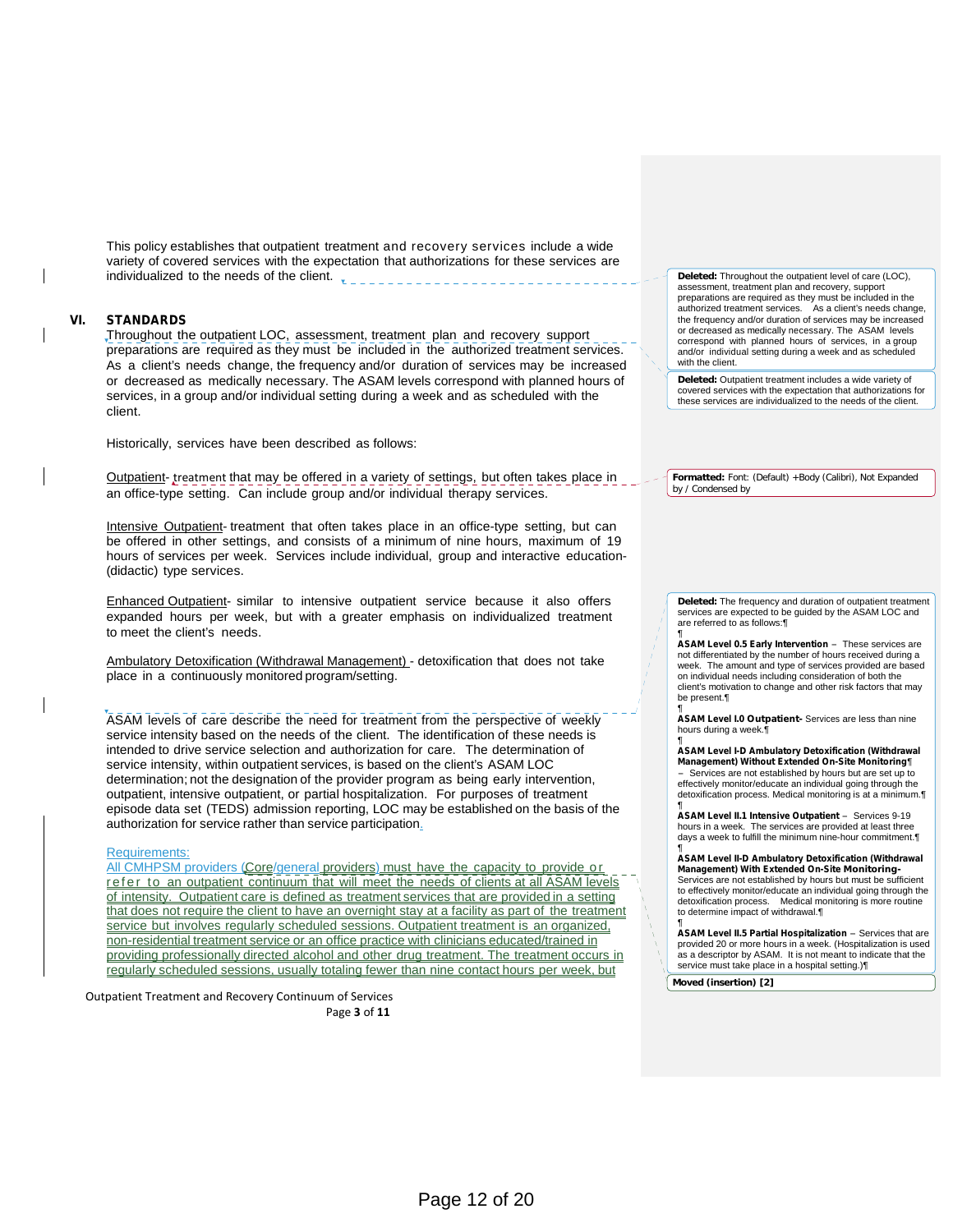when medically necessary can total over 20 hours in a week. The combination of days and hours and nature of services is based on the client's needs. A program director is responsible for the overall management of the clinical program and appropriate, credentialed and certified staff members provide treatment.

Treatment must be individualized based on a biopsychosocial assessment, diagnostic impression and client characteristics that include age, gender, culture and development. Authorization decisions regarding length of stay (including continued stay), change in LOC and discharge, must be based on the ASAM patient placement criteria. Client participation in referral and continuing care planning must occur prior to transfer or discharge.

**ASAM Level 0.5 Early Intervention** – These services are not differentiated by the number of hours received during a week. The amount and type of services provided are based on individual needs including consideration of both the client's motivation to change and other risk factors that may be present. This level of care is typically mandated through an impaired driving program that requires completion before reinstating driving privileges.

Prior to admission, a diagnostic assessment should be performed in conjunction with a comprehensive multidimensional assessment to determine whether the person meets the admission criteria for Level 0.5, which requires that the person does not meet the requirements for a substance use disorder. If new information, through the reassessment process indicates substance use disorder, and the person needs treatment, there are three options. Transfer individual to a clinically appropriate level of care, facilitate treatment at required 0.5 Level of care, or transfer them to the appropriate level of care as soon as 0.5 Level is completed.

Length of service at this level depends on an individual's ability to comprehend the information they are provided and use the information to make behavior changes, if the person acquires new problems and needs additional treatment, or regulatory mandated service.

#### Staff Requirements

This level of care requires staff that are trained professionally and know about the biopsychosocial dimensions of substance use and addictive disorders. They should be able to recognize addictive and substance-related disorders, know about alcohol, tobacco and other drug education, as well as motivational counseling. In addition, these professionals should have knowledge of adolescent development, the legal and personal consequences of high-risk substance use and addictive behavior. Physicians may be directly involved in Screening and Brief Intervention activities with a person with high-risk drinking, drugging, non-medical use of prescription drugs and high-risk addictive behaviors. Addiction specialist physicians are not involved with this process, but are influential in clinical teams and design and oversee SBIRT activities carried out by other staff. Certified or licensed staff in addiction counseling may be involved with screening and especially brief intervention activities, but this will often fall on generalist health care professionals. Educational programs designed to reduce or eliminate at-risk substance use are generally staffed by certified and/or licensed addiction counselors, social workers, or health educators and not by physicians.

Outpatient Treatment and Recovery Continuum of Services Page **4** of **11** Interventions at this level may involve individual, group, or family counseling, SBIRT **Formatted:** Font: Bold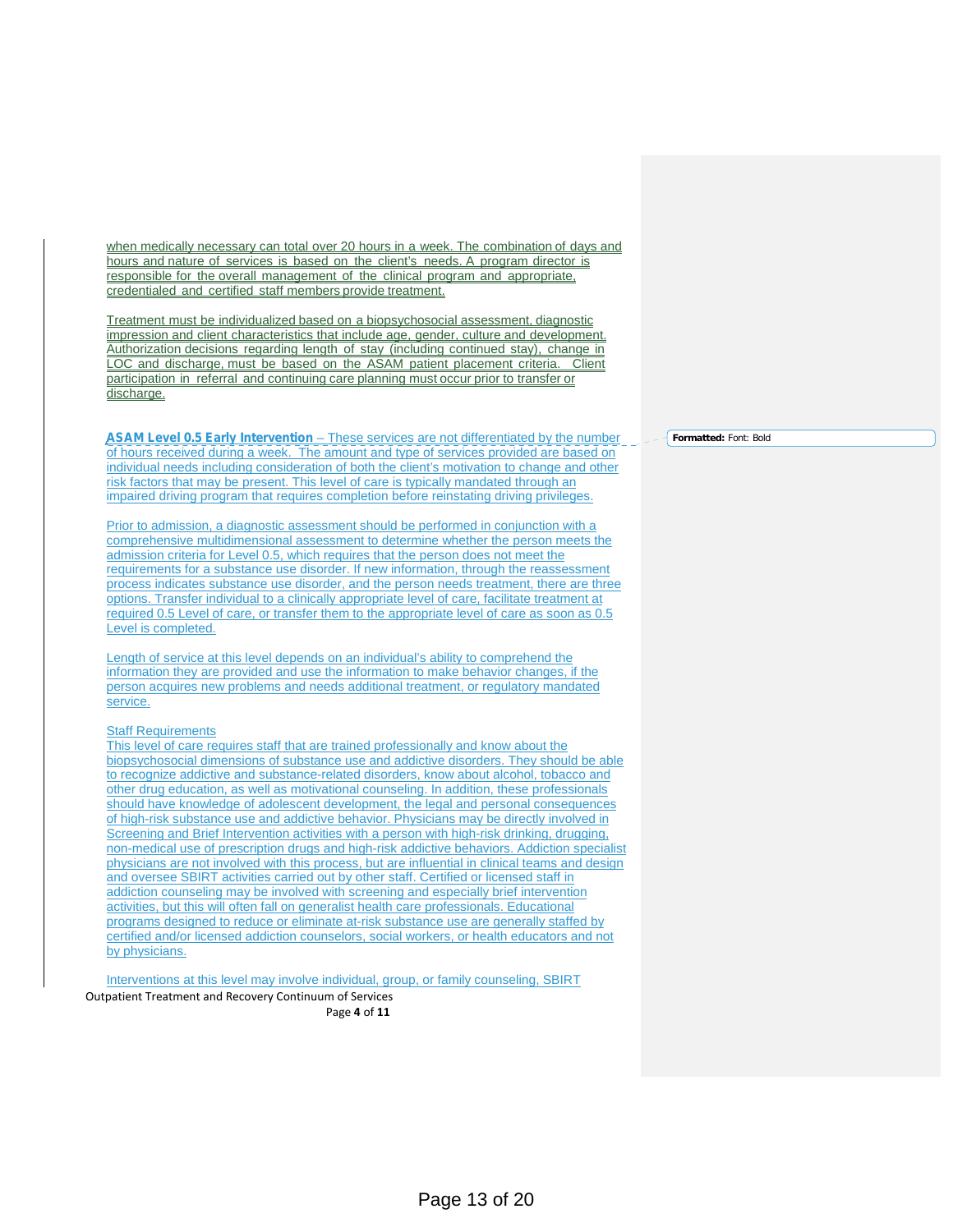services as well as planned educational experiences focused on helping the individual recognize and avoid harmful or high-risk substance use and/or addictive behavior.

**ASAM Level 1 Outpatient** –This level encompasses organized outpatient treatment services that can be delivered in a wide variety of settings. Addiction, mental health treatment or general health care personnel, provide professionally directed screening, evaluation, treatment and ongoing recovery and disease management services. These services are less than nine hours during a week. These services are catered to each patient's level of clinical severity and function and are designed to help the patient achieve changes in drug/alcohol use. Treatment must address major lifestyle changes such as attitudinal and behavioral issues that have the potential to undermine the goals of treatment or to impair the individual's ability to cope with major life tasks with the use of addictive substances.

These services promote greater access to care for individual's not interested in recovery who are mandated into treatment or those who previously only had access to care if they agreed to intensive periods of primary treatment; patients with co-occurring substance use and physical and mental health conditions; individuals in early stages of readiness to change; patients in early recovery who need education about addiction and person centered treatment; and patients in ongoing recovery who need monitoring and continuing disease management.

#### **Support Systems**

This level of care is appropriate for the initial level of care for a patient whose severity of illness and level of function warrants this intensity of treatment. This patient should be able to complete professionally directed addiction and/or mental health treatment at this level using only one level of care unless there is an unanticipated event that causes change in his/her level of functioning; there is recurring evidence of patient's inability to use this level of care; this level represents a "step down" from a more intensive level of care for a patient whose progress warrants transfer; this level can be used for a patient who is in the early stages of change and who is not yet ready to commit to a full recovery; may be used for patients as a direct admission if their co-occurring condition is stable and monitored whether or not they have responded to more intensive services; or for patients that have achieved stability in recovery so this level is used for ongoing monitoring and disease management.

#### **Staff Requirements**

This level programming should be staffed by staff that are trained professionally and know about the biopsychosocial dimensions of substance use and addictive disorders. They should be able to recognize addictive and substance-related disorders, know about alcohol, tobacco and other drug education. These staff should be capable of monitoring stabilized mental health problems and recognizing any instability of patients with co-occurring mental health conditions. This level of care is similar to Level 0.5, but staff are trained in medication management services and require the involvement of licensed independent practitioner with prescribing authority as granted by state-based professional licensing boards. Physicians and physician assistants are the common prescribers, but office-based nurses often are involved with medication management in support of physicians. When cooccurring mental health or general medical conditions are present, assessment services for both diagnostic and treatment planning purposes may require the most highly skilled clinician available or require collaboration from credentialed or licensed mental health or addiction professionals.

Outpatient Treatment and Recovery Continuum of Services Page **5** of **11**

**Formatted:** Font: Bold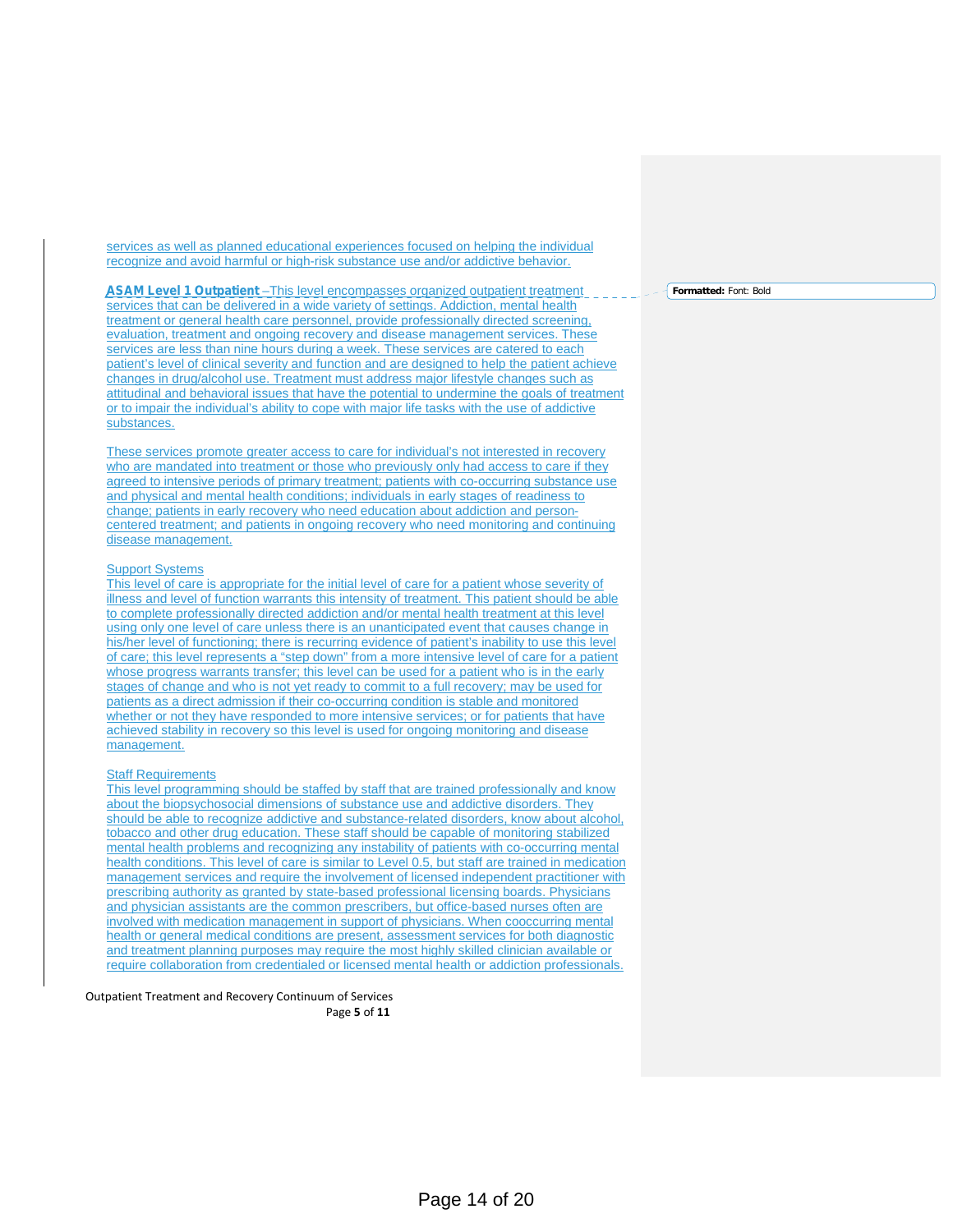**Formatted:** Font: Bold

**ASAM Level 2.1 Intensive Outpatient** – Services 9-19 hours in a week consisting primarily of counseling and education about addiction-related and mental health problems. Patient's needs for psychiatric and medical services are addressed through consultation and referral arrangements if patient is stable and only requires maintenance monitoring. The services are provided at least three days a week to fulfill the minimum nine-hour commitment. If a patient requires less than nine hours per week, use this as a transition step down in intensity to be considered as a continuation of the IOP program for one or two weeks. This program differs from partial hospitalization programs and the intensity of clinical services that are available. Most intensive outpatient programs have less capacity to treat patients who have substantial unstable medical and psychiatric problems than do partial hospitalization programs.

#### Support Systems

Necessary support systems in this level include medical psychological, laboratory, and toxicology services that are available through consultation or referral. Emergency services should also be available by telephone 24-hours a day, seven days a week when treatment program is not in session. These services should also have direct affiliation with more and less intensive levels of care and supportive housing services.

#### Staff Requirements

Co-occurring enhanced programs should be staffed by appropriately credentialed mental health professionals who assess and treat co-occurring mental disorders. Clinical leadership and oversight may be offered by an addiction specialist physician. If not, capacity to consult with addiction psychiatrist should be available. These programs are designed for people with co-occurring disorders to tolerate and benefit from the services offered.

Overall, these programs should be staffed by an interdisciplinary team of appropriately credentialed addiction treatment professionals, including counselors, psychologists, social workers, and addiction credentialed physicians who can assess and treat substance use and other disorders. Physicians should have specialty training and/or experience in in addiction medicine or addiction psychiatry. Staff should be able to obtain and interpret information regarding the patient's biopsychosocial needs. Generalist physicians may be involved in providing general medical evaluations and concurrent/integrated general medical care. Some, if not all program staff should have sufficient cross-training to understand the signs and symptoms of mental disorders and to understand and be able to explain the uses of psychotropic medications and their interactions with substance use and other addictive disorders.

**ASAM Level 2.5 Partial Hospitalization** – Services that are provided 20 or more hours in a week. (Hospitalization is used as a descriptor by ASAM. It is not meant to indicate that the service must take place in a hospital setting.) These partial hospitalization services typically have direct access to psychiatric, medical, and laboratory services and are better able to meet needs in Dimensions 1, 2, and 3, which warrant daily monitoring or management, but which can be appropriately addressed in a structured outpatient setting. Patients who would otherwise be placed in Level 2.1 program may be considered for placement in this level if the patient resides in a facility that provides 24-hour support and structure and that limits access to alcohol and other drugs. (Such as a correctional facility or other licensed health care facility or supervised living situation.)

#### **Support Systems**

Outpatient Treatment and Recovery Continuum of Services Page **6** of **11**

**Formatted:** Font: Bold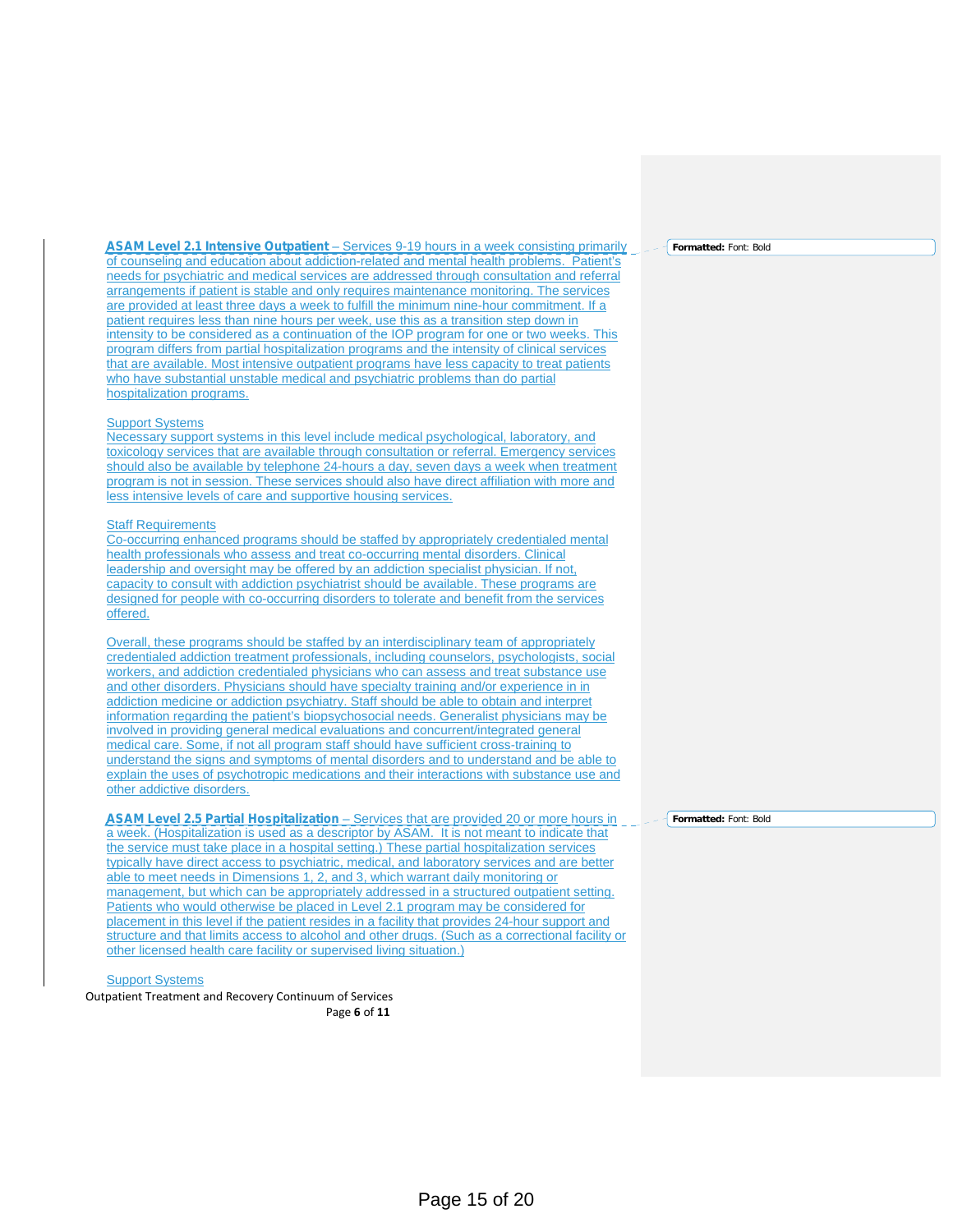| Necessary support systems include medical, psychological, psychiatric, laboratory, and                                                                                              |                       |
|-------------------------------------------------------------------------------------------------------------------------------------------------------------------------------------|-----------------------|
| toxicology services that are available within 8 hours by telephone and within 48 hours in                                                                                           |                       |
| person. They should also include emergency services, which are available by telephone 24<br>hours a day, 7 days a week when treatment program is not in session. They should also   |                       |
| have direct affiliation with more and less intensive levels of care and supportive housing                                                                                          |                       |
| services. Co-occurring enhanced programs offer psychiatric services appropriate to the                                                                                              |                       |
| patient's mental health condition. Such services should be available by telephone and on                                                                                            |                       |
| site, or closely coordinated off site, within a shorter time than in a co-occurring capable                                                                                         |                       |
| program. Clinical leadership and oversight may be offered by a certified addiction medicine                                                                                         |                       |
| physician with at least the capacity to consult with an addiction psychiatrist.                                                                                                     |                       |
| <b>Staff Requirements</b>                                                                                                                                                           |                       |
| These programs should be staffed by an interdisciplinary team of appropriately credentialed                                                                                         |                       |
| addiction treatment professionals, including counselors, psychologists, social workers, and                                                                                         |                       |
| addiction credentialed physicians who can assess and treat substance use and other                                                                                                  |                       |
| disorders. Physicians should have specialty training and/or experience in in addiction                                                                                              |                       |
| medicine or addiction psychiatry. Staff should be able to obtain and interpret information                                                                                          |                       |
| regarding the patient's biopsychosocial needs. These staff should also have sufficient<br>cross-training to understand the signs and symptoms of mental disorders and to understand |                       |
| and be able to explain the uses of psychotropic medications and their interactions with                                                                                             |                       |
| substance use disorders. In addition, clinical leadership and oversight may be offered by a                                                                                         |                       |
| certified and/or licensed addiction psychiatrist. These programs also provide ongoing                                                                                               |                       |
| intensive case management for highly crisis-prone patients with co-occurring disorders.                                                                                             |                       |
| Such case management is delivered by cross-trained, interdisciplinary staff through mobile                                                                                          |                       |
| outreach, and involves engagement-oriented addiction treatment and psychiatric                                                                                                      |                       |
| programming.                                                                                                                                                                        |                       |
| <b>Adult Dimensional Admission Criteria</b>                                                                                                                                         | Formatted: Font: Bold |
| <b>Dimension 1:</b> Acute intoxication and/or withdrawal potential                                                                                                                  |                       |
| See separate withdrawal management for how to approach unbundled withdrawal                                                                                                         |                       |
| management for adults                                                                                                                                                               |                       |
| <b>Dimension 2: Biomedical Conditions and Complications</b>                                                                                                                         | Formatted: Font: Bold |
| Individual's biomedical conditions are stable or are being actively addressed and will not                                                                                          |                       |
| interfere with therapeutic interventions                                                                                                                                            |                       |
| <b>Dimension 3:</b> Emotional, behavioral, or cognitive conditions and complications                                                                                                | Formatted: Font: Bold |
| Individual's emotional, behavioral, or cognitive conditions and complications are being                                                                                             |                       |
| addressed through appropriate mental health services and will not interfere with                                                                                                    |                       |
| interventions                                                                                                                                                                       |                       |
| <b>Dimension 4:</b> Readiness to change Individual expresses willingness to gain understanding                                                                                      | Formatted: Font: Bold |
| of current addictive behavior Dimension 5: Continued Problem Potential Individual does not                                                                                          |                       |
| understand the need to alter current behavior or needs to acquire specific skills needed to                                                                                         |                       |
| change current pattern of use/behavior Dimension 6: Living Environment Individual's social                                                                                          |                       |
| support system composed primarily of persons who substance use prevent them from<br>meeting obligations, their family members are currently using, significant other expresses      |                       |
| value of substances that counter individual's progress, or significant other encourages or                                                                                          |                       |
| condones addictive behavior                                                                                                                                                         |                       |
| <b>Dimension 5:</b> Continued Problem Potential Individual does not understand the need to alter                                                                                    |                       |
| Outpatient Treatment and Recovery Continuum of Services                                                                                                                             | Formatted: Font: Bold |
| Page 7 of 11                                                                                                                                                                        |                       |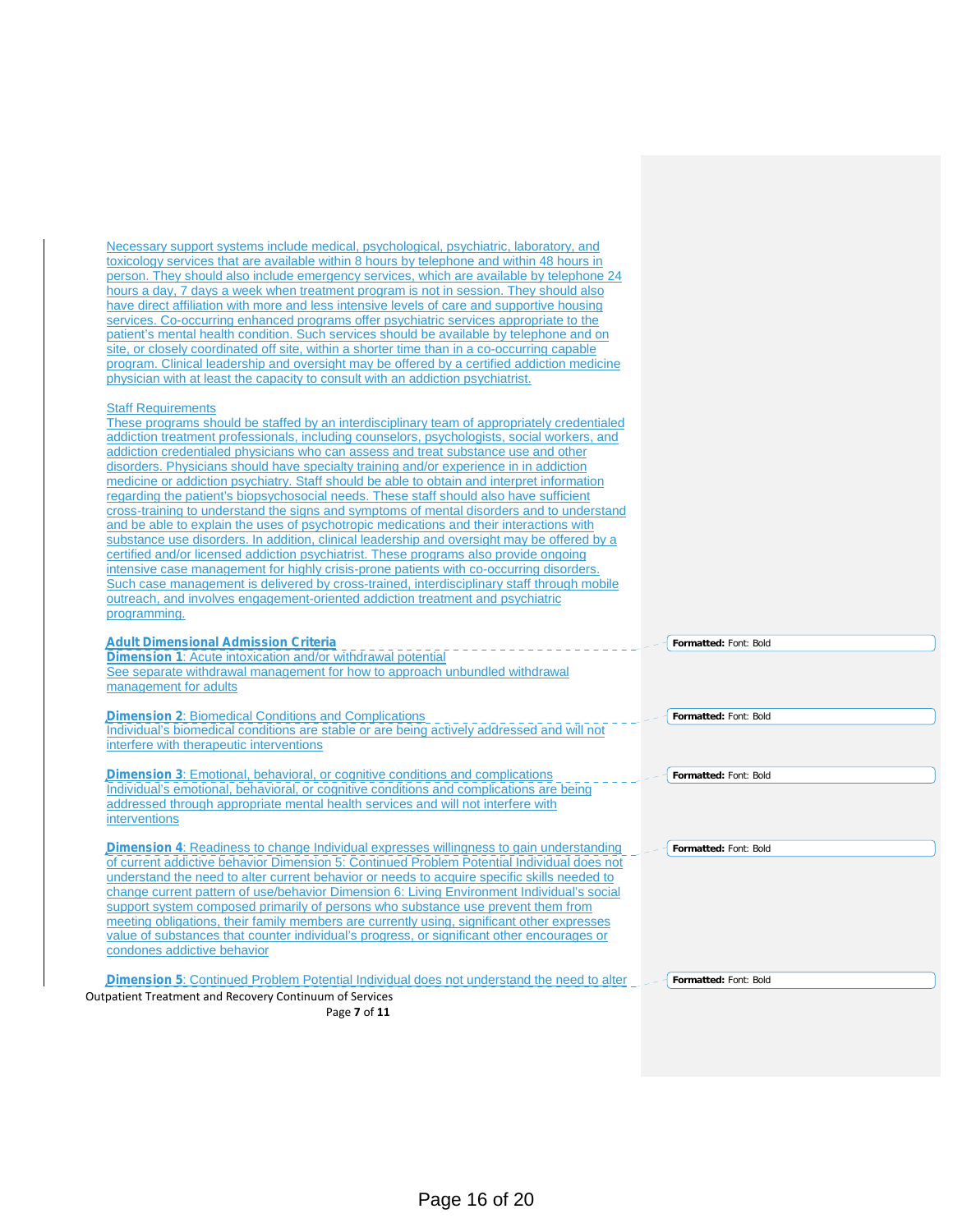| current behavior or needs to acquire specific skills needed to change current pattern of<br>use/behavior                                                                                                                                                                                                                                                                                                                                                                                                                                                                                             |                       |
|------------------------------------------------------------------------------------------------------------------------------------------------------------------------------------------------------------------------------------------------------------------------------------------------------------------------------------------------------------------------------------------------------------------------------------------------------------------------------------------------------------------------------------------------------------------------------------------------------|-----------------------|
| <b>Dimension 6:</b> Living Environment Individual's social support system composed primarily of<br>persons who substance use prevent them from meeting obligations, their family members<br>are currently using, significant other expresses value of substances that counter individual's<br>progress, or significant other encourages or condones addictive behavior                                                                                                                                                                                                                               | Formatted: Font: Bold |
| <b>Covered Services</b>                                                                                                                                                                                                                                                                                                                                                                                                                                                                                                                                                                              | Moved (insertion) [1] |
| The following services can be provided in the outpatient setting:                                                                                                                                                                                                                                                                                                                                                                                                                                                                                                                                    |                       |
| <b>Individual Assessment-</b> A face-to-face service for the purpose of identifying functional and<br>treatment needs: and, to formulate the basis for the Individualized Treatment Plan to<br>be implemented by the provider.                                                                                                                                                                                                                                                                                                                                                                       |                       |
| Individual Treatment Planning- Refers to the direct and active client involvement in<br>establishing the goals and expectations for treatment to ensure the appropriateness of<br>the current LOC, to ensure true and realistic needs are being addressed and to<br>increase the client's motivation to participate in treatment. Treatment planning requires an<br>understanding that each client is unique and each treatment plan must be developed based<br>on the individual needs, goals, desires and strengths of each client and be specific to the<br>diagnostic impression and assessment. |                       |
| Individual Therapy-Face-to-face interventions with the client.                                                                                                                                                                                                                                                                                                                                                                                                                                                                                                                                       |                       |
| <b>Group Therapy-</b> Face-to-face interventions with three or more clients, which includes<br>therapeutic interventions/counseling.                                                                                                                                                                                                                                                                                                                                                                                                                                                                 |                       |
| <b>Counseling-</b> Face-to-face intervention (by non-professional staff) with a client, for the<br>purpose of goal setting and achievement and skill building.                                                                                                                                                                                                                                                                                                                                                                                                                                       |                       |
| <b>Interactive Education (didactic) Groups-</b> Activities that center on teaching skills to<br>clients and are necessary to support recovery. These groups can be led by non-<br>masters prepared staff.                                                                                                                                                                                                                                                                                                                                                                                            |                       |
| <b>Family Therapy-</b> Face-to-face interventions with the client and significant other and/or<br>traditional or non-traditional family members. Note: In these situations, the identified client<br>need not be present for the intervention.                                                                                                                                                                                                                                                                                                                                                       |                       |
| <b>Crisis Intervention-</b> A service for the purpose of addressing problems/issues that may<br>arise during treatment, which could result in the client requiring a higher LOC if<br>intervention is not provided.                                                                                                                                                                                                                                                                                                                                                                                  |                       |
| Referral/Linking/Coordinating of Services-Office-based service activity performed by<br>the primary clinician or case manager to address needs identified through the<br>assessment, and/or ensuring follow through with access to outside services, and/or to<br>establish the client with another substance use disorder provider.                                                                                                                                                                                                                                                                 |                       |
| Outpatient Treatment and Recovery Continuum of Services<br>Page 8 of 11                                                                                                                                                                                                                                                                                                                                                                                                                                                                                                                              |                       |
|                                                                                                                                                                                                                                                                                                                                                                                                                                                                                                                                                                                                      |                       |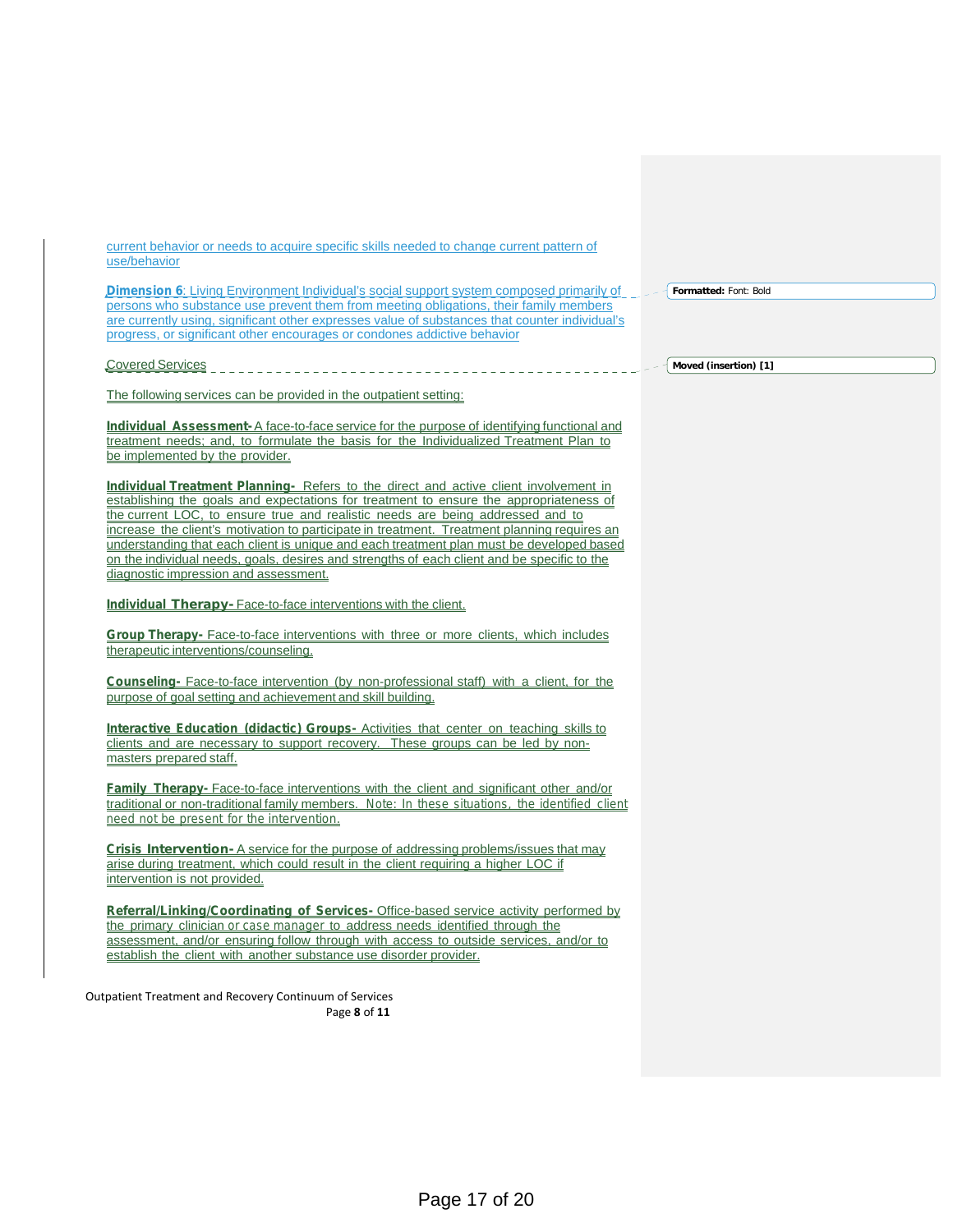**Recovery Support and Preparation** - Services designed to support and promote recovery through development of knowledge and skills necessary for an individual's recovery.

**Compliance Monitoring-** For the purpose of tracking ongoing use of substances when this has been established as a part of the treatment plan or an identified part of the treatment program (i.e., onsite testing such as Preliminary Breath Tests (PBT's) or nonlaboratory urinalysis).

**Early Intervention**-Treatment services for individuals with substance use disorders and/or individuals who may not meet the threshold of abuse or dependence but are experiencing functional/social impairment as a result of use. Services may be initiated at any stage of change but are expected to be stage-based.

**Detoxification/Withdrawal Management Monitoring-** For the purpose of preventing/alleviating medical complications related to no longer using or decreasing the use of a substance.

**Substance Abuse Outpatient Program-** Programs that are individualized and include assessment, treatment planning, stage-based interventions, referral linking and monitoring, recovery support preparation and treatment based on medical necessity. These may include individual, group

and family treatment. These services are billed under the "H" code sequence.

*Note:* **Note:** *Note: The Substance Abuse Outpatient Program is the bundled outpatient category i esponsible for the overall management of the clinical structure of the clinical structure <i>is the while the above are various optional services within outpatient programs.*

## Procedure:

Outpatient care may be provided only when the service meets all of the following criteria:

- Medical necessity;
- The current edition of the Diagnostic and Statistical Manual of Mental Disorders is used to determine, an initial diagnostic impression of a substance use disorder, abuse or dependence (also known as provisional diagnosis)  $-$  the diagnostic impression must include all five axes;  $\mathcal{L}_{\mathcal{L}^{\mathcal{L}}}\mathcal{L}_{\mathcal{L}^{\mathcal{L}}}\mathcal{L}_{\mathcal{L}^{\mathcal{L}}}\mathcal{L}_{\mathcal{L}^{\mathcal{L}}}$

- Is based on individualized determination of need; and,
- ASAM Patient Placement Criteria are used to determine substance use disorder treatment placement/admission and/or continued stay needs and are based on a LOC determination using the six assessment dimensions of the current ASAM Patient Placement Criteria below:
	- 1) Withdrawal potential
	- 2) Medical conditions and complications
	- 3) Emotional, behavioral or cognitive conditions and complications
	- 4) Readiness to change
	- 5) Relapse, continued use or continued problem potential
	- 6) Recovery/living environment

Outpatient Treatment and Recovery Continuum of Services Page **9** of **11**

**Moved up [2]:** Core providers must have the capacity to provide or refer to an outpatient continuum that will meet the needs of clients at all ASAM levels of intensity. Outpatient care is defined as treatment services that are provided in a setting that does not require the client to have an overnight stay at a facility as part of the treatment service but involves regularly scheduled sessions. Outpatient treatment is an organized, non-residential treatment service or an office practice with clinicians educated/trained in providing professionally directed alcohol and other drug treatment. The treatment occurs in regularly scheduled sessions, usually totaling fewer than nine contact hours perweek, but when medically necessary can total over 20 hours in a week. The combination of days and hours and nature of services is based on the client's needs. A program director is program and appropriate, credentialed and certified staff members provide treatment.¶

Treatment must be individualized based on a biopsychosocial assessment, diagnostic impression and client characteristics that include age, gender, culture and development. Authorization decisions regarding length of stay (including continued stay), change in LOC and discharge, must be based on the ASAM patient placement reprient criteria.<br>Criteria. Client participation in referral and continuing care planning must occur prior to transfer or discharge.¶

# **Deleted:**

| Formatted: Font: (Default) Arial, Lowered by 1.5 pt                                             |
|-------------------------------------------------------------------------------------------------|
| Formatted: List Paragraph, Bulleted + Level: 1 + Aligned at:<br>$0.5" +$ Indent at: $0.75"$     |
| Formatted: Font: (Default) Arial                                                                |
| Deleted:                                                                                        |
| Formatted: Font: (Default) Arial                                                                |
| Formatted: Character scale: 100%, Not Expanded by /<br>Condensed by, Not Raised by / Lowered by |
| Formatted: Font: (Default) Arial                                                                |

- **Formatted:** Character scale: 100%, Not Expanded by /
- Condensed by , Not Raised by / Lowered by
- **Formatted:** Font: (Default) Arial
- **Formatted:** List Paragraph, Bulleted + Level: 1 + Aligned at: 0.5" + Indent at: 0.75"
- **Formatted:** Indent: Left: 1.5"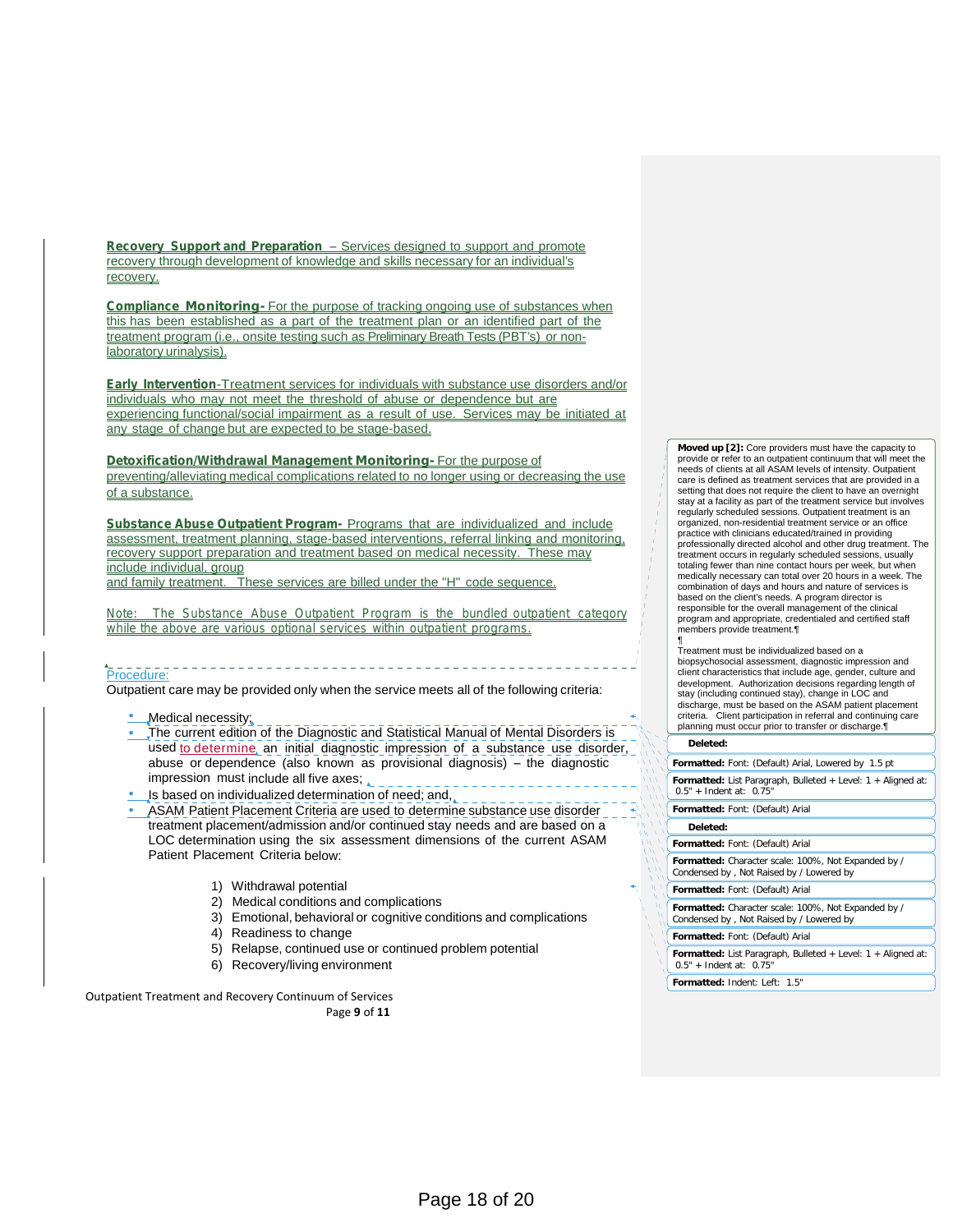Outpatient treatment services are appropriate for those clients with minimal or manageable medical conditions; minimal or manageable withdrawal risks; emotional, behavioral and cognitive conditions that will not prevent the client from benefiting from this level of care; services must address treatment readiness; minimal or manageable relapse potential; and, a minimally to fully supportive recovery environment. Clients who continue to demonstrate a lack of benefit from outpatient services, whether they are actively or sporadically involved in their treatment, may be referred to the SUD Access Specialist for another level of care determination and discharged if the client is unwilling to accept other services appropriate to their level of care determination. Relapse alone is not sufficient justification to discharge a client from treatment, but it does indicate that a change in treatment services may be needed.

#### **Admission Criteria**

Outpatient services must be authorized based on the number of hours and/or types of services that are medically necessary. Re-authorization or continued treatment must take place when it has been demonstrated that the client is benefiting from treatment, but additional covered services are needed for the client to be able to sustain recovery independently.

The services provided in the outpatient setting can be provided through a bundled substance abuse outpatient program or in an unbundled manner. The PIHP may decide if services in their region will be bundled or unbundled. Regardless of how services are purchased by the PIHP, services must be based on the individual needs of the client and services must be individually tailored to the client's needs.

#### **VII. EXHIBITS None**

#### **VIII. REFERENCES**

| Reference:                                        | <b>Check</b><br>if<br>applies: | <b>Standard Numbers:</b> |  |
|---------------------------------------------------|--------------------------------|--------------------------|--|
| 42 CFR Parts 400 et al. (Balanced Budget)<br>Act) | X                              |                          |  |
| 45 CFR Parts 160 & 164 (HIPPA)                    | X                              |                          |  |
| 42 CFR Part 2 (Substance Abuse)                   | X                              |                          |  |
| THE ASAM CRITERIA.                                | X                              |                          |  |
| Michigan Mental Health Code Act 258 of 1974       | X                              |                          |  |
| <b>JCAHO- Behavioral Health Standards</b>         |                                |                          |  |
| <b>MDHHS Medicaid Contract</b>                    | X                              |                          |  |
|                                                   | X                              |                          |  |

Outpatient Treatment and Recovery Continuum of Services Page **10** of **11**

#### **Deleted:** ¶ ¶

前加班班

# **Formatted:** Indent: Left: 0" **Moved up [1]:** Covered Services¶ ¶ The following services can be provided in the outpatient setting:¶

¶ **Individual Assessment-** A face-toface service for the purpose of identifying functional and treatment needs; and, to formulate the basis for the Individualized Treatment Plan to be implemented by the provider. ¶

¶ **Individual Treatment Planning-** Refers to the direct and active client involvement in establishing the goals and expectations for treatment to ensure the appropriateness of the current LOC, to ensure true and realistic needs are being addressed and to increase the client's motivation to participate in treatment. Treatment planning requires an understanding that each client is unique and each treatment plan must be developed based on the individual needs, goals, desires and strengths of each client and be specific to the diagnostic impression and assessment.¶

¶ **Individual Therapy-** Face-to-face interventions with the client.¶

¶ **Group Therapy-** Face-to-face interventions with three or more clients, which includes therapeutic interventions/counseling.¶

¶ **Counseling-** Face-to-face intervention (by non-professional staff) with a client, for the purpose of goal setting and achievement and skill building.¶

¶ **Interactive Education (didactic) Groups-** Activities that center on teaching skills to clients and are necessary to support recovery. These groups can be led by non masters prepared staff.¶

¶ **Family Therapy-** Face-to-face interventions with the client and significant other and/or traditional or non-traditional family members. *Note: In these situations, the identified client need not be present for the intervention.*¶

¶ **Crisis Intervention-** A service for

the purpose of addressing problems/issues that may arise during treatment, which could resultin the **Deleted:** , Third Edition 2013

**Deleted:** MDHHS Substance Abuse Contract